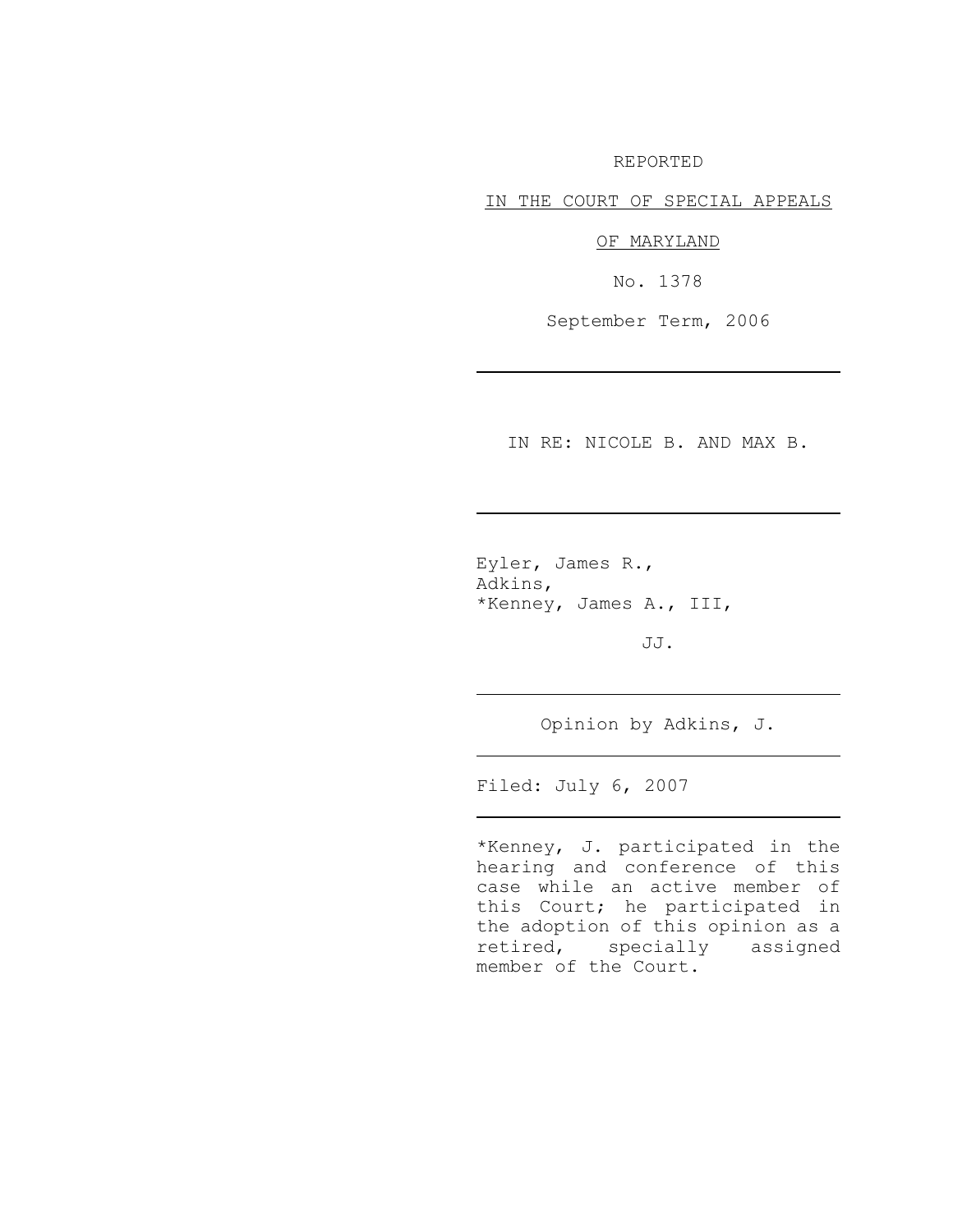For the first time in a reported opinion in Maryland, we are called upon to interpret and apply the requirement in the Federal Indian Child Welfare Act that the Department of Social Services take "active efforts" during CINA proceedings to prevent the breakup of an Indian family. *See* 25 U.S.C. § 1912; Md. Code (1973, 2006 Repl. Vol.), § 3-801 *et seq*. of the Courts and Judicial Proceedings Article (CJP). John B. and Wendy B., appellants, are the parents of Max B. and Nicole B. After the children were found to be children in need of assistance (CINA), the Circuit Court for Montgomery County held a permanency planning hearing and ordered the plan changed from reunification with appellants, to placement with a paternal aunt for custody and guardianship. The CINA case was then closed. Appellants now ask us to conclude that the circuit court erred in closing the CINA case and failing to make "active efforts" to prevent the break-up of the family as required by the Federal Indian Child Welfare Act (hereinafter "ICWA"). We agree with appellants' contention that the court failed to properly address the "active efforts" requirement of the ICWA. Therefore, we vacate and remand for further findings consistent with the requirements of this Act.

#### **FACTS AND LEGAL PROCEEDINGS**

Ms. B. is a Native American and a member of the Yankton Sioux Tribe. Max, born July 20, 1999, is a registered member of the Yankton Sioux Tribe. Nicole, born February 28, 2002, is eligible for membership, but is not currently a registered member of the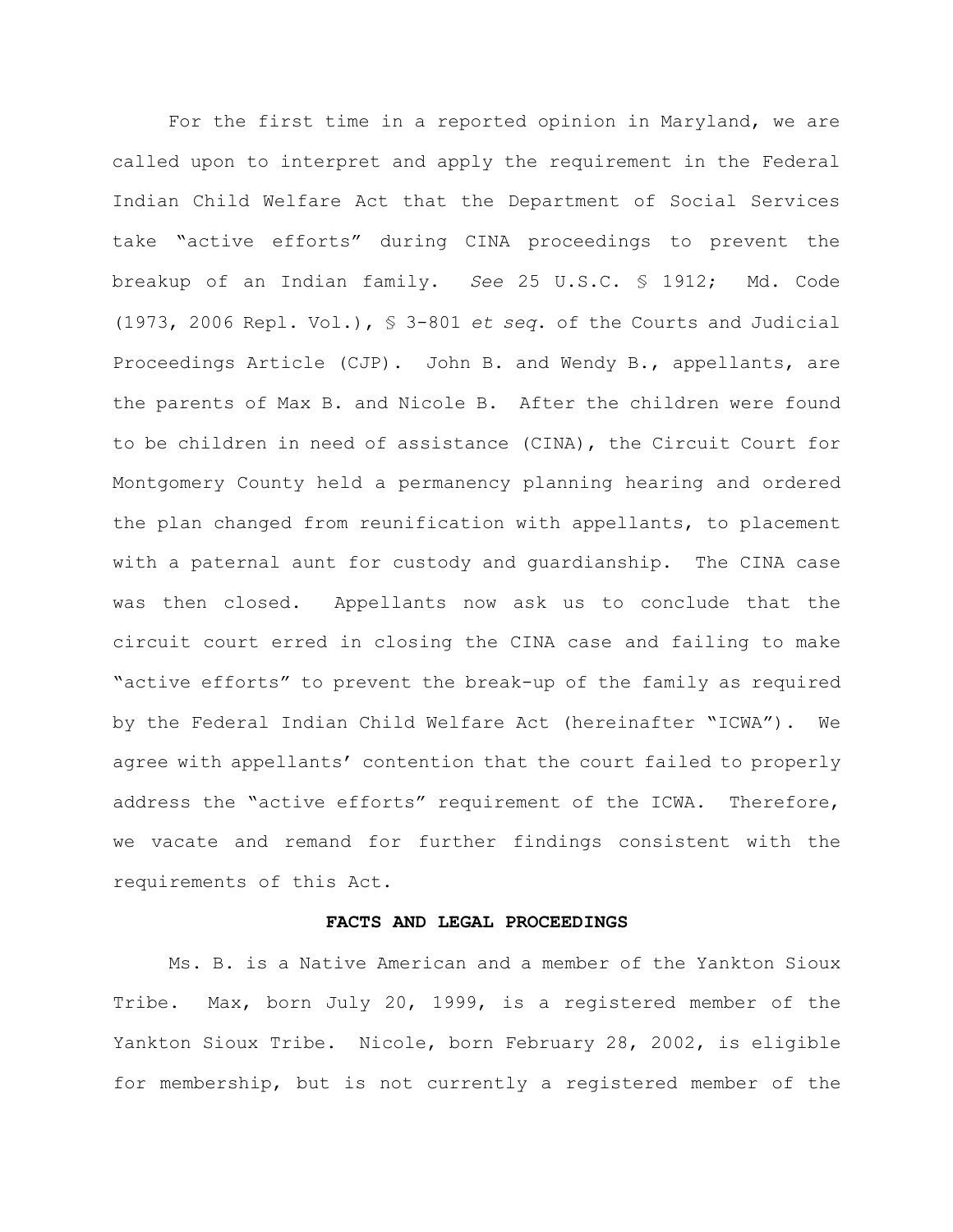Tribe. Mr. B. is not of Indian descent. Mr. and Ms. B. are married, and were separated at the time of the permanency hearing.

These proceedings began when the children were placed in shelter care by appellee, Montgomery County Department of Health and Human Services ("the Department"), on May 24, 2005, due to parental neglect. The original CINA petition detailed that:

> Nicole has not yet been toilet trained; Max's front teeth are rotten; Max refuses to eat at school; the family does not have a regular meal schedule; Max has asthma; and his mother does not know his treatment protocol.

Max and Nicole were found to be CINA by agreement of all parties on June 20, 2005. After the CINA declaration, the children were placed with their paternal aunt, Denise P. The Department's permanency plan was reunification with the parents. Thus, Mr. B. was ordered to participate in a substance abuse evaluation, submit to semi-weekly urinalysis, participate in regular psychiatric treatment, make efforts to maintain stable housing, and provide child support. Ms. B. was ordered to submit to a substance abuse evaluation, follow treatment recommendations, and submit to semiweekly urine screens. Mr. and Ms. B. were granted supervised visitation, and Mr. B.'s telephone calls were monitored by the Department.

The next review hearing was held on September 15, 2005. The court was informed that Mr. B. had obtained housing, and had been hospitalized to detox from the methadone prescribed to treat his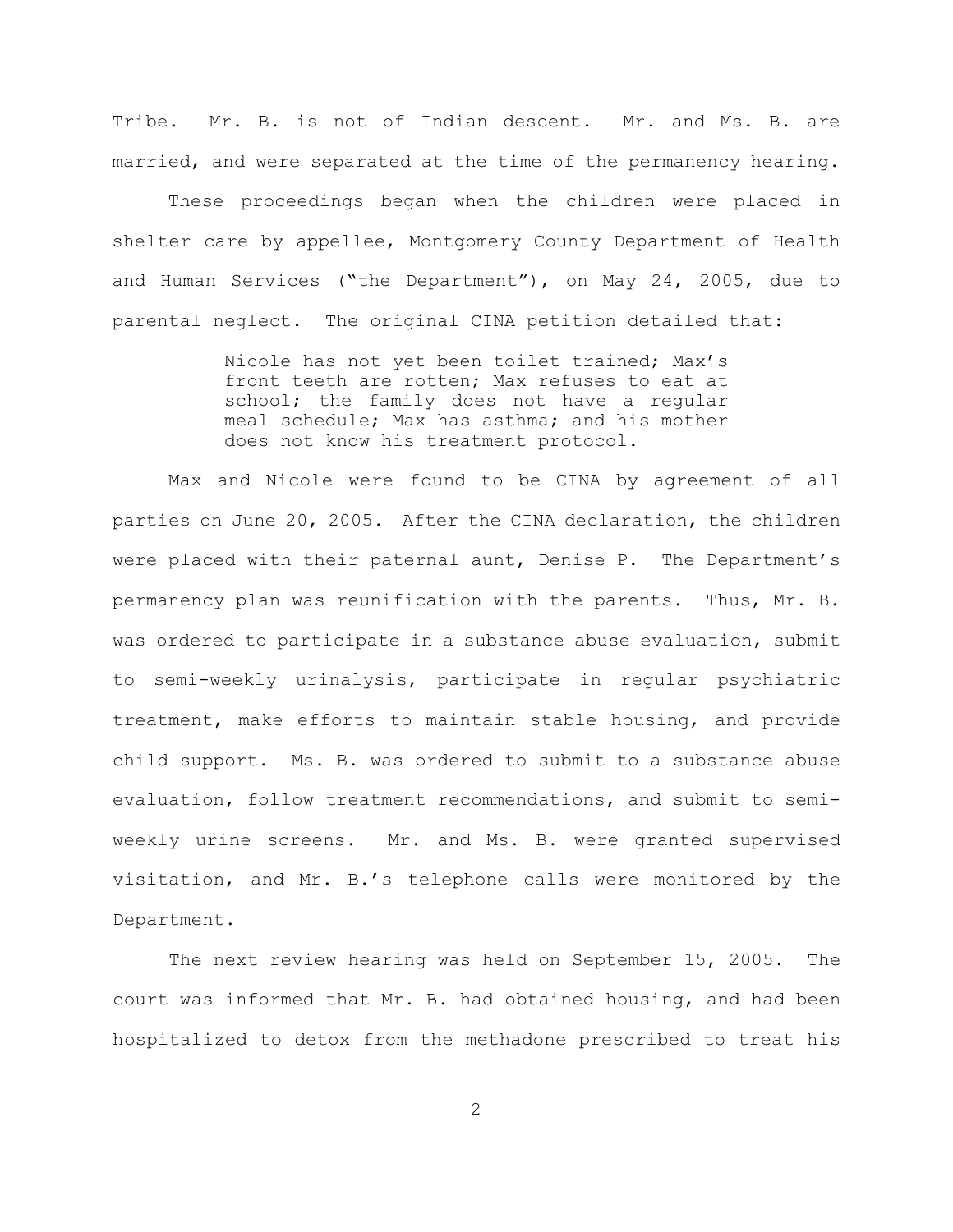Oxycontin addiction. Mr. B. was willing to enter an in-patient drug treatment program and undergo mental health treatment, but needed assistance with the cost, as he lost his health insurance coverage. Mr. B. had tested positive for cocaine and marijuana.

At the September 15 hearing, the court was also updated on Ms. B., who lacked housing, was unemployed, was not consistently visiting her children, and had not attended the court ordered substance abuse evaluation. Specifically, Ms. B. visited her children four times in three months, and appeared intoxicated during visitation. The Department indicated that there was no phone number at which Ms. B. could be reached, and she appeared to be under the influence of alcohol when at the Department's offices.

At the end of the September 15 hearing, the B.'s were ordered to complete weekly supervised visitation, participate in substance abuse evaluation, twice weekly urinalysis, and secure and maintain stable housing and employment. Mr. B. was also ordered to participate in mental health treatment.

In November 2005, the Department gave Mr. B. an application for pharmacy assistance, and discussed mental health treatment with him. The Department explained to Mr. B. that he needed substance abuse treatment before he could receive a mental health evaluation.

In December 2005, there was a review hearing held, and a representative from the Yankton Sioux Indian Tribe came from South Dakota to speak to the circuit court regarding the tribe's motion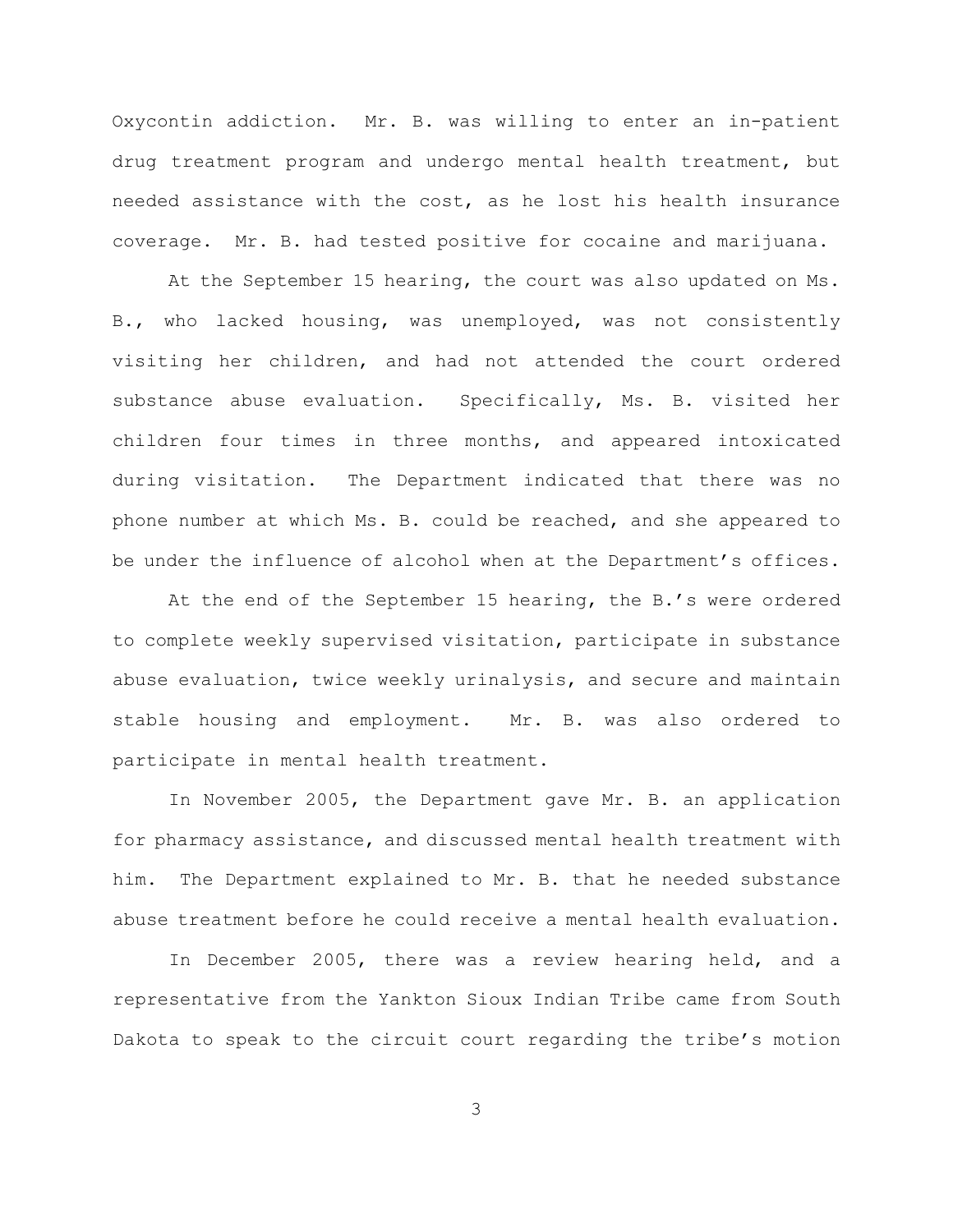to intervene.

A permanency planning hearing was held on April 27, 2006. At this hearing, the Yankton Sioux Tribe was granted intervenor status, but its motion to transfer jurisdiction was denied. The Department and counsel for the children argued that the appellants had made minimal progress. The evidence showed that Mr. B. was unsuccessfully discharged from Avery Road Treatment Center, an inpatient drug treatment center, after three weeks.<sup>1</sup> Mr. B. was then referred to Addiction Services Coordination for an evaluation, which he did not attend.

Ms. B. attended and was successfully discharged from the inpatient drug treatment program at Avery Road. Avery Road then referred her to Another Way, an out-patient methadone treatment facility. She stated that she started this program, but it was costly, and "you have to get a ride there." Ms. B. testified that she enrolled in an abused persons program, attended AA meetings, and a bible retreat. She also stated that she participated in an Indian Education Program with her children, where they attended class twice each week for tutoring, computer education, Indian crafts, and holiday parties. Ms. B.'s testimony also reflected her tense relationship with Ms. P., the children's aunt and guardian.

 $Mr$ . B. had complied with the treatment plan, but was discharged because he was smoking a cigarette in his bathroom. He would have been discharged with successful completion of the program a few days later.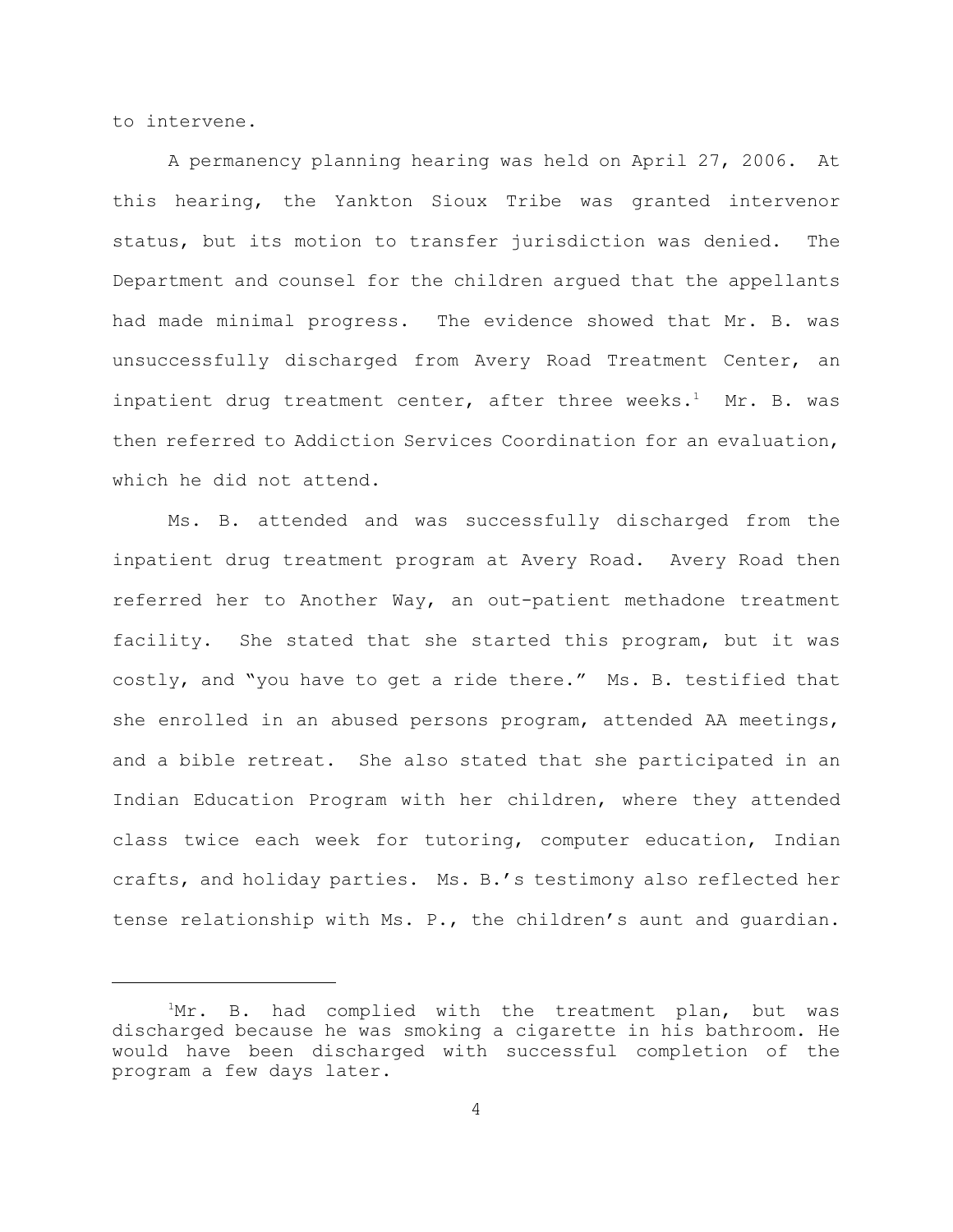She said, "when I first had Max, and I lived in the basement, she was suffering from OCDC really bad. And, she used to come down in the morning and steal Max."

Ms. B. tested positive for benzodiazepine, cocaine, and an opiate on April 14, 2006. Ms. B. testified that she failed to see her children very often because she was "hiding." She said she was working four to ten hours a day in construction, but had little income because she was "paying off a tab" to a hotel, for Mr. B.. She planned to get a government job at Indian Health Services. She was living with Mr. B.'s brother Tommy, in a home where Mr. B. lived on a different floor.<sup>2</sup> Mr. and Ms. B. each had a mix of positive and negative urine tests, and each had missed some of their urinalysis appointments.

 At this April 27 hearing, Denise P. (paternal aunt), testified that the children were doing well. She said that Nicole is a "happy little girl," and that Max is reading on grade level, and has done "very, very well in math." Ms. P. testified that she does not work outside the home because she suffers from obsessivecompulsive disorder, and receives disability payments. She stated that she takes medication for this disability, which she has been treating for 12 years. Ms. P. also testified that Mr. B. is "a

 $2MS.$  B. also testified that before the children were taken out of her care (prior to May 2005), she had to remove the children from the home when Mr. B. was fighting. Ms. B. sought a protective order in 2002, and registered for an abused person's program, claiming that Mr. B. was going to kill her.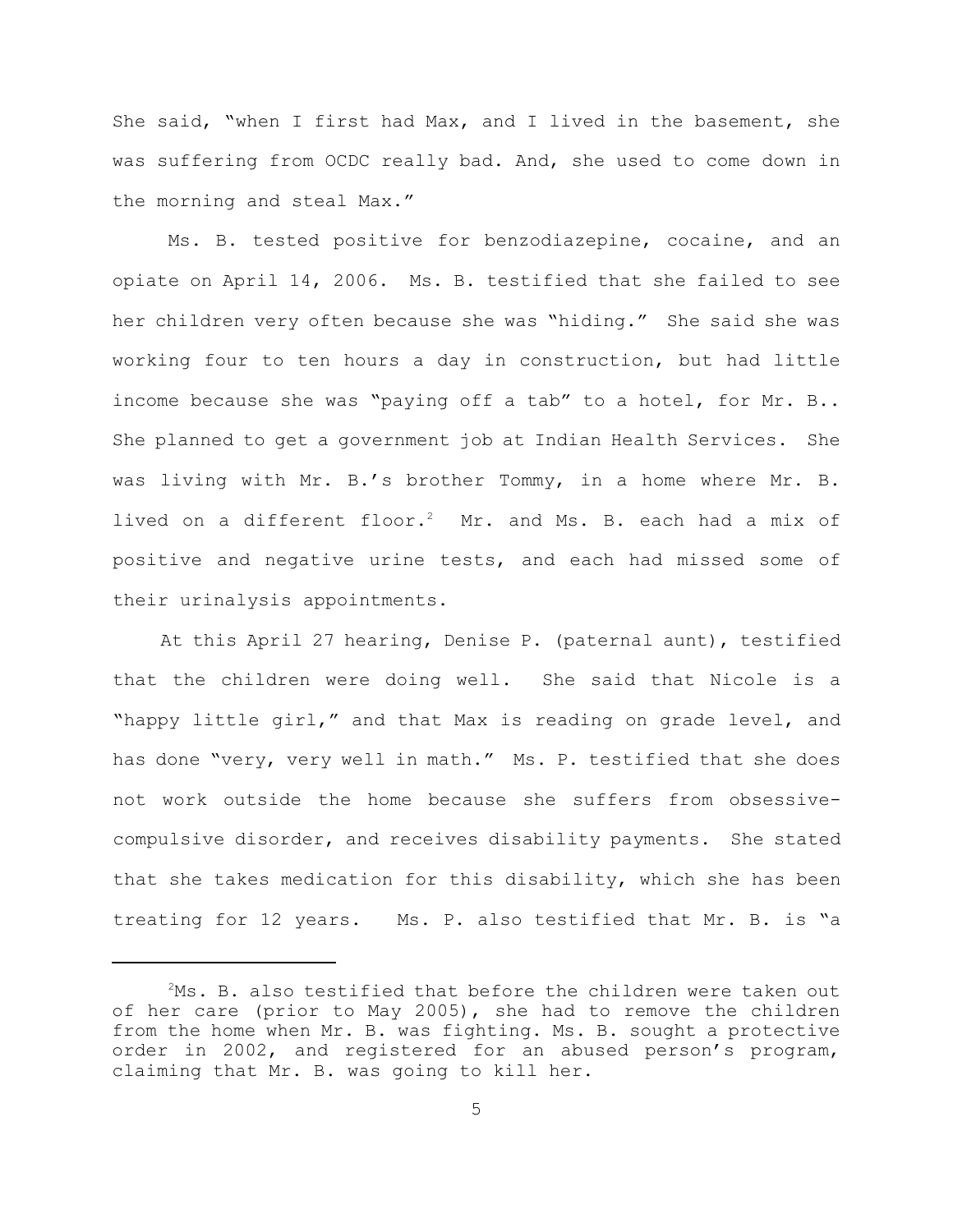good father to his children."

The Department's social worker, Karen Crist, testified that the Department changed its permanency plan in November 2005, with the new plan placing custody and guardianship with Ms. P. Christ stated that since November 2005, she gave Mr. B. the application for pharmacy assistance and discussed mental health treatment with him.

At this April 2006 hearing, Nicole's therapist, Allison Fellowes-Conly, was accepted as an expert in clinical social work and treatment of abused and neglected children. She testified that Nicole made "incredible improvement," as the girl changed from a "very afraid and guarded" child to an individual who trusted her caregivers. She stated that Nicole suffers from post-traumatic stress disorder, and her present symptoms include nightmares, disassociation, recurring memories of fights with her parents, and irritability. She summarized,

> she's done incredible work, and she's more of a full child now. She's smiling. She's singing. She's dancing. Whereas before, she was extremely guarded and restricted.

Fellowes-Conly also testified that Max was coming along "very well" in his therapy. The therapist stated that Ms. P. was great to work with, and used the advice given to her right away. There was also testimony from Mr. B.'s brother, Vincent B., who said that he has noticed a tremendous change in the children since they were in Ms. P.'s care.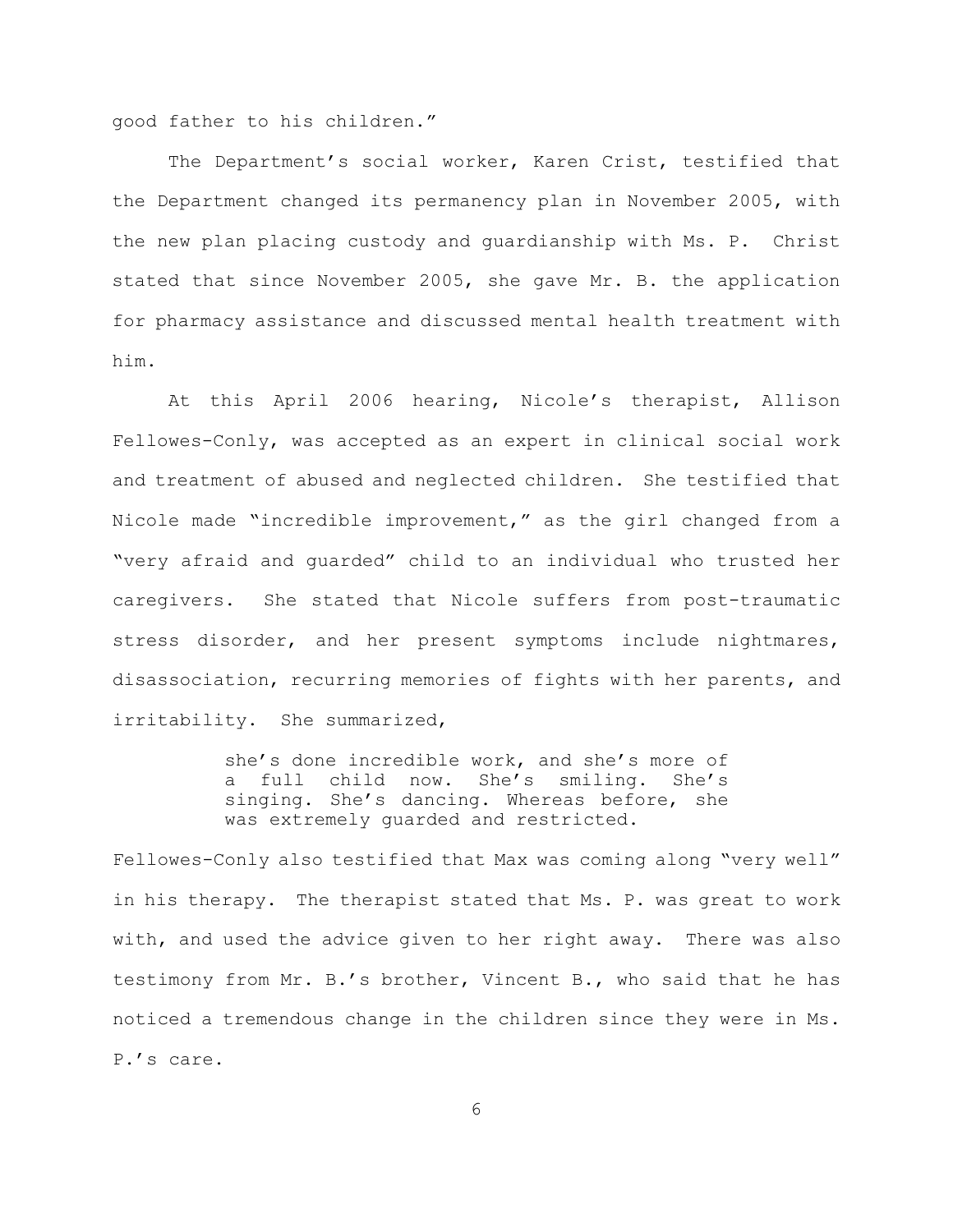At the conclusion of the April 2006 hearing, the court changed the permanency plan from reunification with the parents to custody and guardianship with Ms. P. The court further ordered the parties to secure and maintain stable housing and employment, and participate in substance abuse treatment, twice weekly urinalysis and breathalysers, parenting education, and psychological and psychiatric evaluations. The court decided to review the matter further in 90 days.

The next review hearing was held on July 21, 2006. Ms. B. was submitting to urine screens, but still had some positive test results showing illicit drug use. She missed nine scheduled urine and breathalyser tests between May 18, 2006 and July 10, 2006. Her results were positive for benzodiazapine nine times, for opiates three times, and for cocaine once. On at least one date, Ms. B.'s urine tested positive for alcohol. Also, Ms. B. attended a parenting class two times, but was unable to fully focus during the sessions. Ms. B. produced documentation that she had been attending AA meetings. Ms. B.'s attorney also stated that her client had an emergency tooth abscess, and was prescribed Vicodin for pain, which could account for some of the positive urines.

At this July hearing, Mr. B. did not seek custody of the children, but, instead, he supported Ms. B. having custody. The Department stated that Mr. B. did not attend the responsible fathers program. Mr. B. had spoken with the Department prior to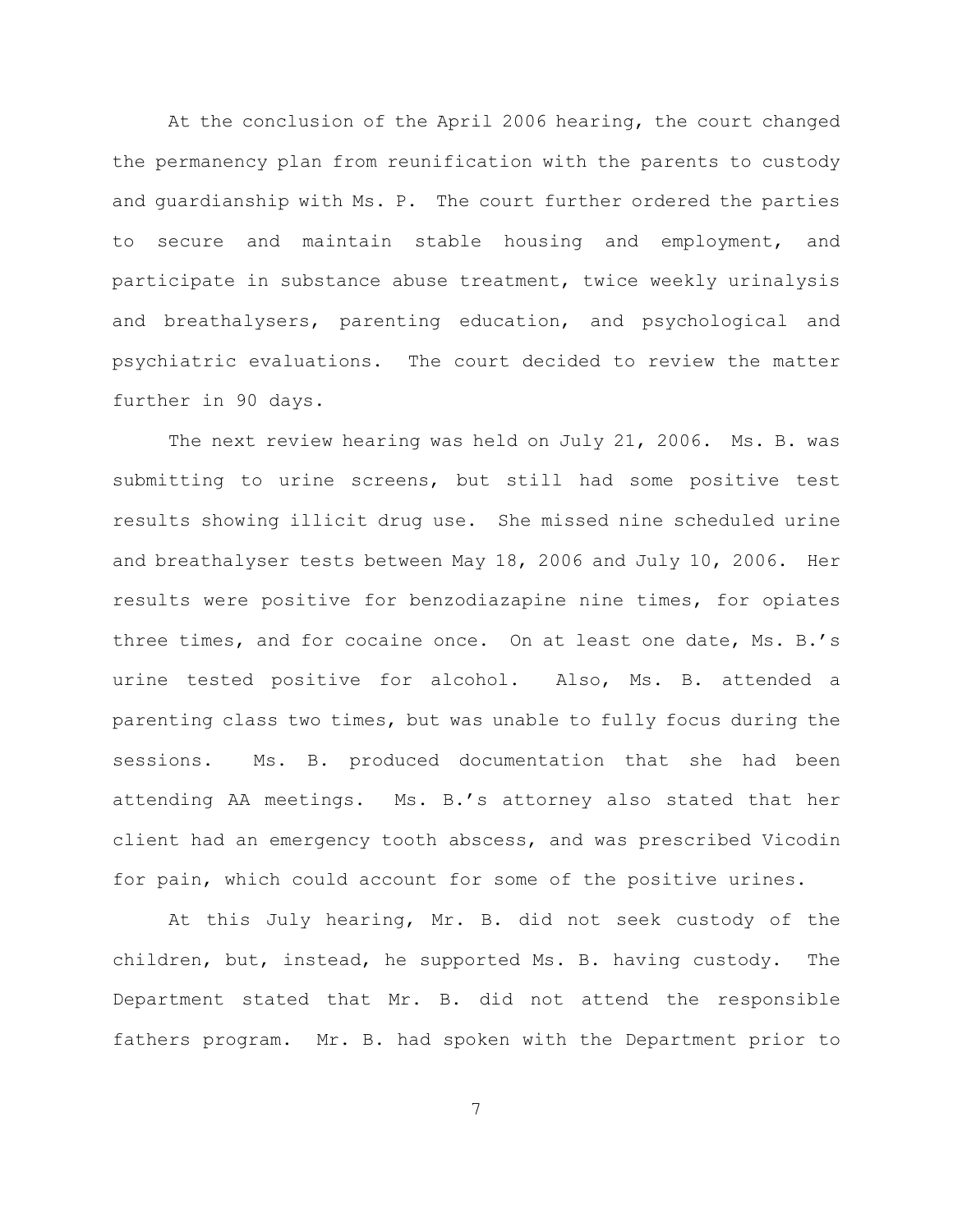the hearing, and stated that he saw many beer cans in the trash at Ms. B.'s residence, that she and his brother Tommy had been crushing and ingesting pills, and that his brother assaulted him. Mr. B. failed to appear for any of the mandatory urine or breathalyser tests, provided no proof of employment, and had been kicked out of the rental unit he was living in.

In addition, the appellants were not referred for psychological and psychiatric evaluations, because neither party showed six consecutive negative urine screens. The Department had referred the parties to the Axcess program, to address mental health and substance abuse issues, but neither parent had attended.

The attorney for Nicole and Max agreed with the Department, and asked the case to be closed, stating that keeping the case open would "make things more unstable for the children." Also at this July hearing, an attorney for the Yankton Sioux Tribe testified that the Department had not made enough "active efforts", and was not in compliance with the Federal Indian Child Welfare Act.

At the close of the July 2006 permanency hearing, the court maintained the permanency plan of custody and guardianship to Ms. P., and closed the CINA case, terminating the court's jurisdiction, stating:

> Both children demonstrate symptoms of experiencing trauma from when they were still in their parents' care. Neither parent is able to provide them with a consistent, stable and nurturing home environment to meet their needs. They need a sense of permanency[.]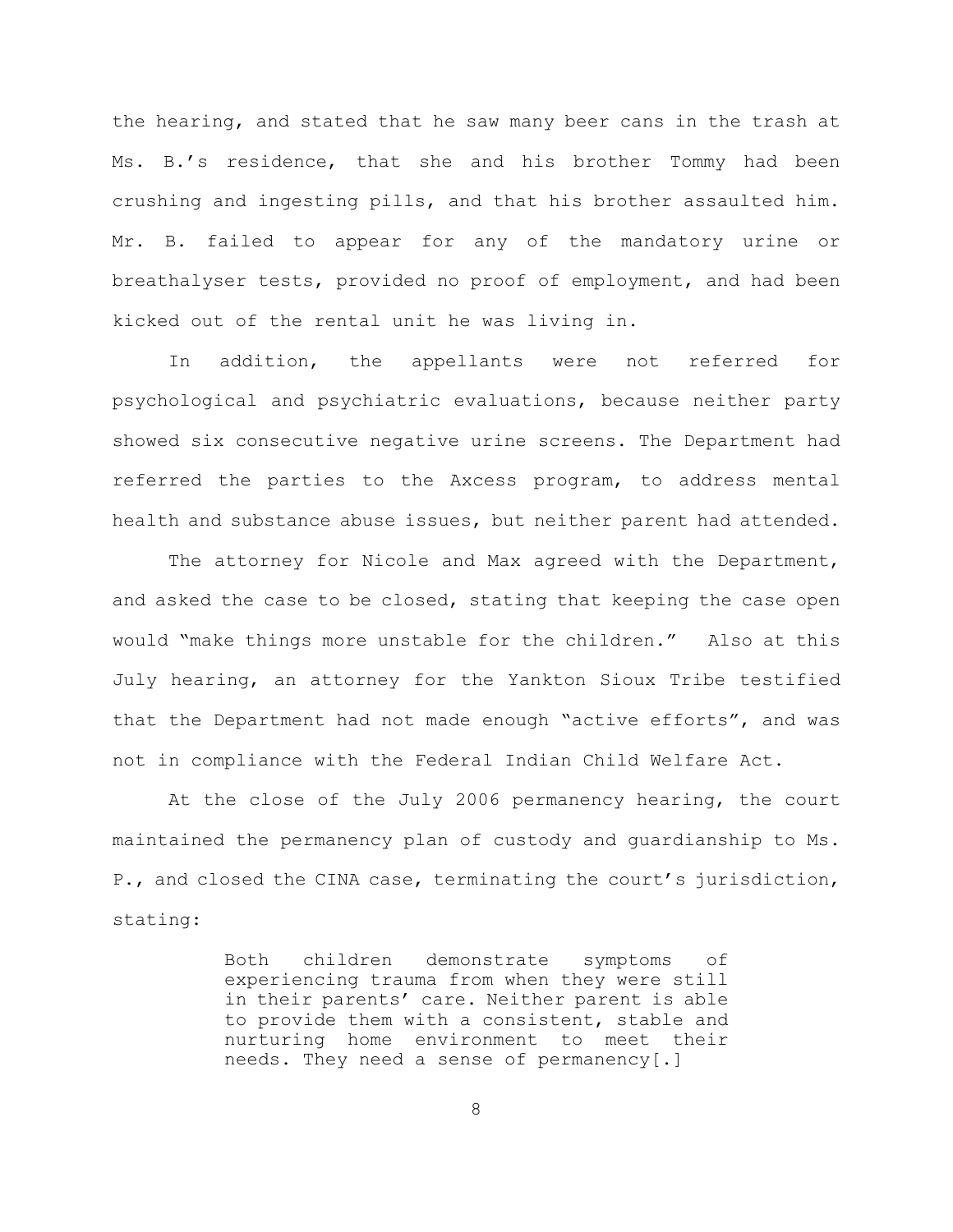The parents appealed, asking us to consider the following question:

Did the court err in closing the CINA case and terminating the court's jurisdiction where the Department failed to make active efforts to provide remedial services and rehabilitative programs designed to prevent the breakup of the family, as required by the Federal Indian Child Welfare Act?

## **DISCUSSION**

#### **I. Motion To Dismiss**

The Department argues that Ms. B. failed to file a timely notice of appeal. The parents claim to be appealing jointly, and have filed one appellants' brief together. The Department, however, contends that the docket entries show that only Mr. B. filed a timely notice of appeal.

The appeal is filed under the names "John, Wendy B.", and is signed by John B. Ms. B. filed no separate appeal. Although the Department argues that Ms. B. did not file a sufficient notice of appeal, the notice filed indicates the intent of both parties to appeal the circuit court's decision. The appellants are represented by the same counsel, and are making the same arguments. Therefore, we will view the notice of appeal as an appeal by both parties, and address its merits.

# **II. Decision To Terminate Jurisdiction**

# **The Indian Child Welfare Act**

Mr. and Ms. B. argue that the circuit court closed the CINA case in error, by failing to find that the Department made active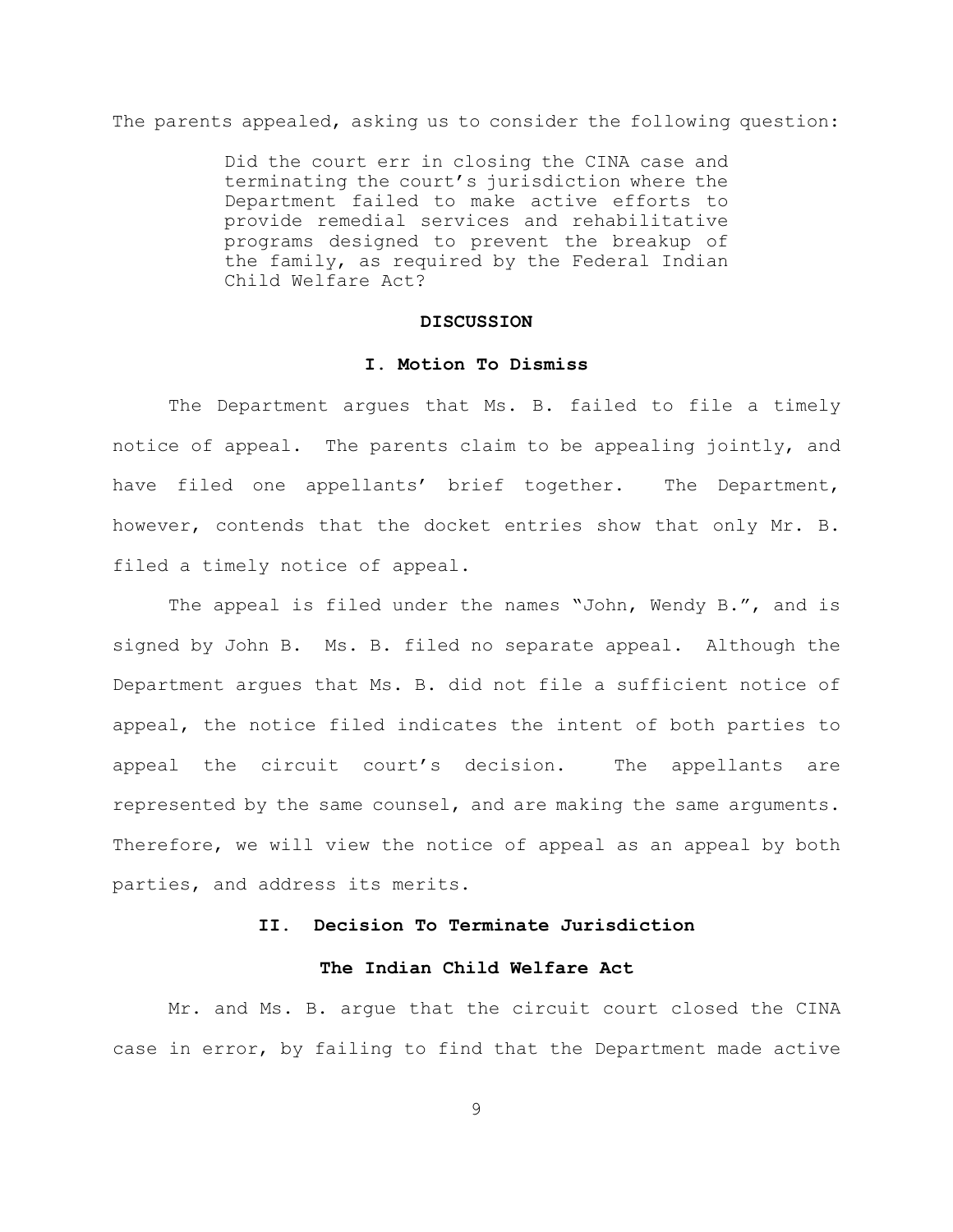efforts to prevent the breakup of the Indian family, as required by

the ICWA. The pertinent section of the ICWA states:

# **§ 1912. Pending court proceedings**

(a) Notice; time for commencement of proceedings; additional time for preparation

In any involuntary proceeding in a State court, where the court knows or has reason to know that an Indian child is involved, the party seeking the foster care placement of, or termination of parental rights to, an Indian child shall notify the parent or Indian custodian and the Indian child's tribe . . . . of the pending proceedings and of their right of intervention . . . No foster care placement or termination of parental rights proceeding shall be held until at least ten days after receipt of notice by the parent or Indian custodian and the tribe or the Secretary[.]

\* \* \* \*

(d) Remedial services and rehabilitative programs; preventive measures

Any party seeking to effect a foster care placement of, or termination of parental rights to, an Indian child under State law **shall satisfy the court that active efforts have been made to provide remedial services and rehabilitative programs designed to prevent the breakup of the Indian family and that these efforts have proved unsuccessful.**

(e) Foster care placement orders; evidence; determination of damage to child

No foster care placement may be ordered in such proceeding in the absence of a determination, supported by clear and convincing evidence, including testimony of qualified expert witnesses, that the continued custody of the child by the parent or Indian custodian is likely to result in serious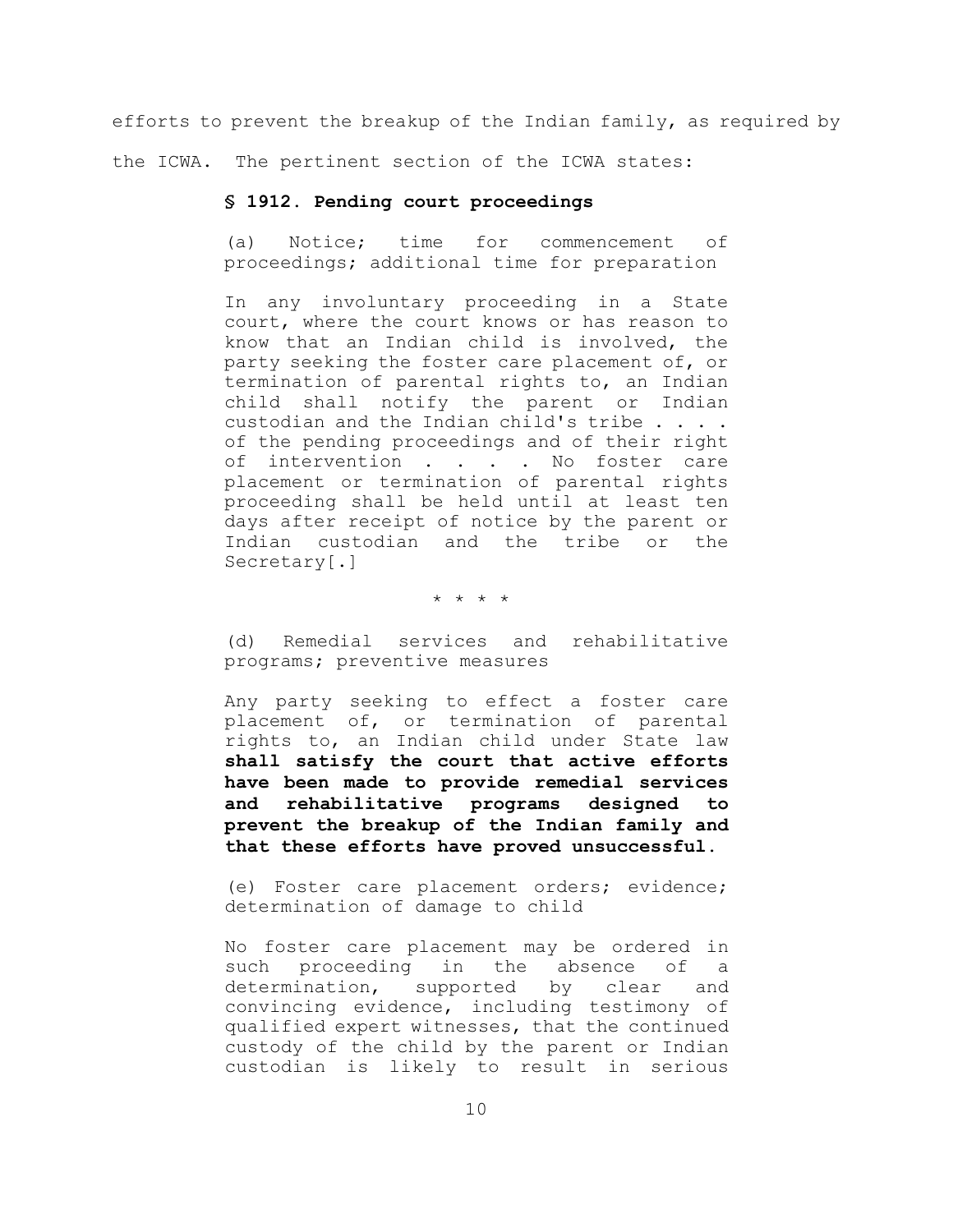emotional or physical damage to the child. 25 U.S.C. § 1912 (emphasis added).

In Maryland, after a child is adjudicated CINA, a circuit court maintains jurisdiction until the child reaches twenty-one, unless the court terminates the case sooner. *See* CJP § 3-804(b). Here, the court terminated jurisdiction by closing the CINA case and awarding custody and guardianship to Ms. P., pursuant to CJP section 3-819.2. We must now determine if the court erred by violating the provisions of the ICWA when terminating jurisdiction.

# **The ICWA's Application To This Case**

The Department argues that the ICWA does not apply in this instance. We disagree. The statute defines "foster care placement" as:

> [A]ny action removing an Indian child from its parent or Indian custodian for temporary placement in a foster home or institution or the home of a guardian or conservator where the parent or Indian custodian cannot have the child returned upon demand, but where parental rights have not been terminated.

25 U.S.C. § 1903(1)(i). Here, Max and Nicole B. have been removed from their parents for placement in a home of a guardian, and Mr. and Ms. B. cannot "have the[ir] child[ren] returned upon demand." Therefore, the ICWA does apply to this case.

The Department also contends that it met the requirements of the ICWA, because it "neither sought nor obtained a foster care placement for Nicole and Max or a termination of Mr. B.'s and Ms.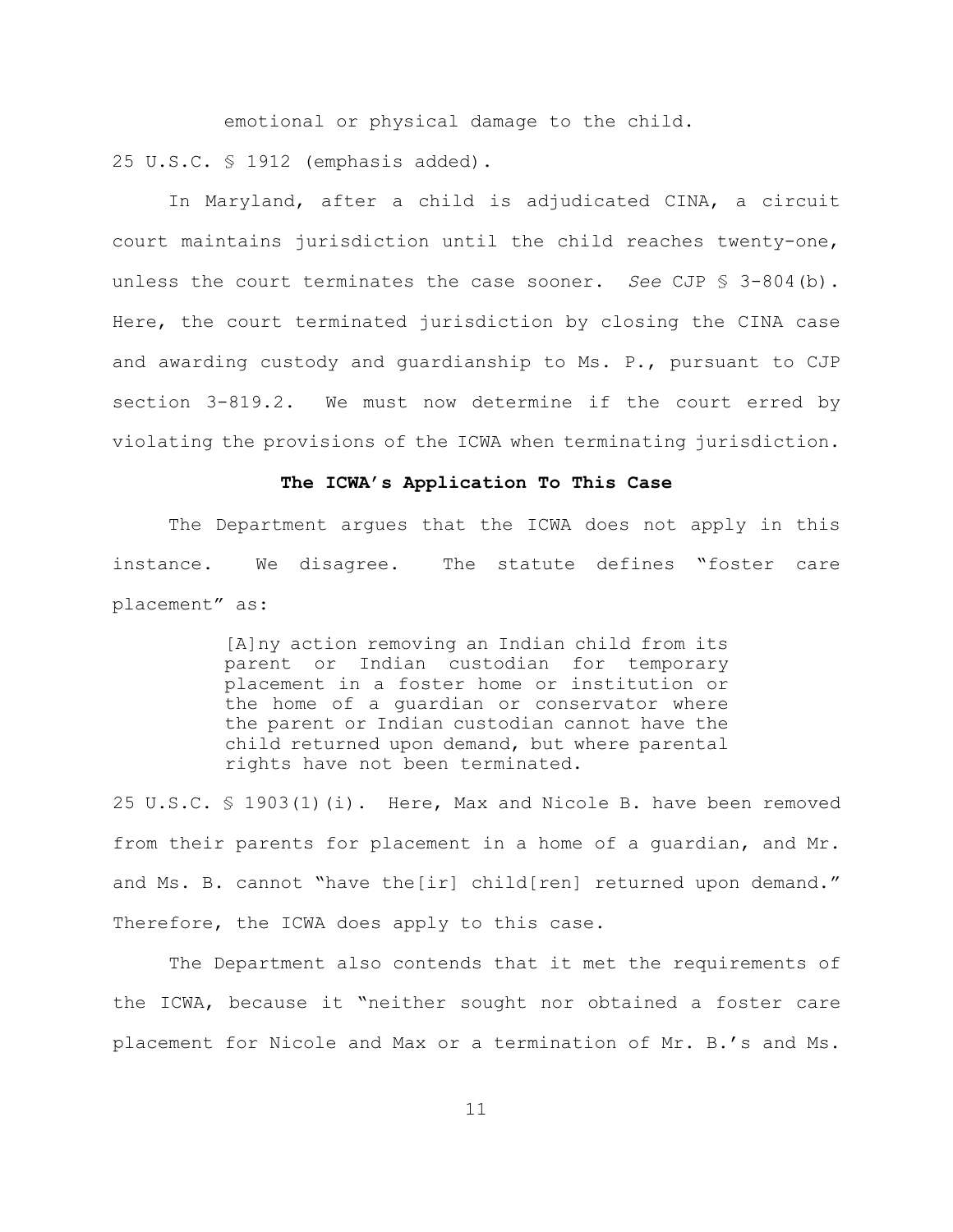B.'s parental rights. Instead, the Department sought to place the children under their aunt's guardianship." Under the ICWA, an "extended family member" is "defined by the law or custom of the Indian child's tribe or, in the absence of such law or custom, shall be a person who has reached the age of eighteen and who is the Indian child's grandparent, aunt or uncle, brother or sister, brother-in-law or sister-in-law, niece or nephew, first or second cousin, or stepparent." 25 U.S.C. § 1903 (2). We agree that Ms. P. qualifies as an "aunt" under this statutory definition. That does not mean, however, that closure of the CINA case was appropriate. The Department, in making its argument stated above, ignores that a preference for placement with extended family members is not triggered until active efforts have been made to prevent the breakup of the children's family.<sup>3</sup>

# **"Active Efforts" Requirement**

We must determine whether the Department made "active efforts" to reunify the Indian family, under 25 U.S.C. section 1912(d). The

<sup>3</sup>We are aware that in *In re Santos Y.*, 112 Cal. Rptr. 2d 692, 723 (Cal. Ct. App. 2001), *review denied,* Feb. 13, 2002, the California court held that the ICWA's extended family doctrine was unconstitutional, because it was applied to "an individual who is in all respects, except in genetic heritage, indistinguishable from other residents of this state [and this] violates the Fifth, Tenth, and Fourteenth Amendments to the United States Constitution." *But see, e.g., In re: Vincent M.*, 59 Cal. Rptr. 3d 321 (Cal. Ct. App. 2007), rehearing denied June 11, 2007; *In re Adoption of Hannah S.,* 48 Cal. Rptr. 3d 605 (Cal. Ct. App. 2006). We express no opinion regarding this issue, as it was not raised in this case.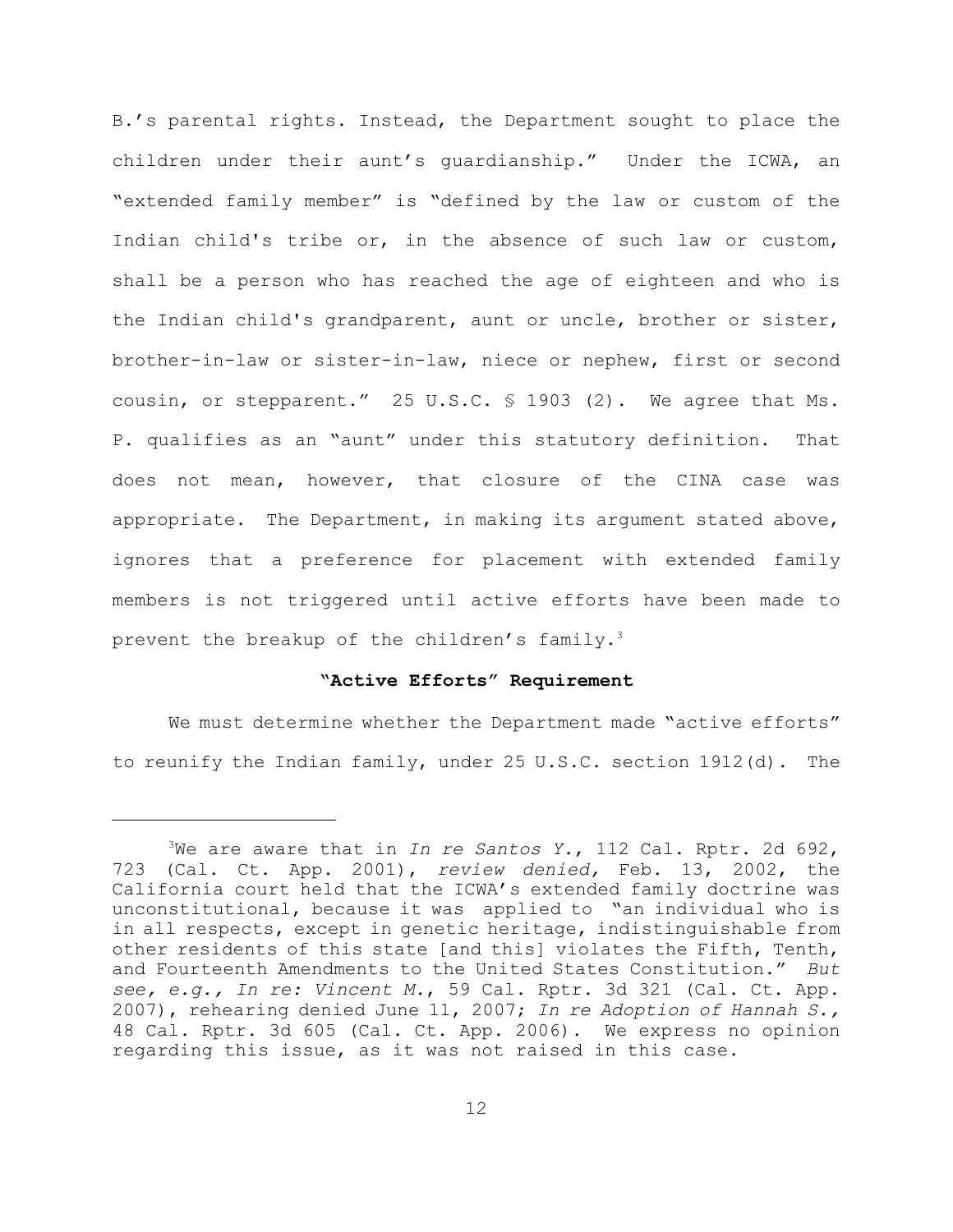## "active efforts" requirement is

to be determined by the trial court, before the termination case may proceed. The state is required to make an affirmative showing, "to satisfy the court that active efforts have been made to provide remedial services and rehabilitative programs designed to prevent the break up of the Indian family and that those efforts have proved unsuccessful."

*In re H.J.*, 149 P.3d 1073, 1078 (Okla. Civ. App. 2006)(citation omitted), *cert. denied*, Nov. 20, 2006.

The determination of whether a social services agency has made "active efforts" to prevent family breakup under the ICWA is a mixed question of fact and law. *See E.A. v. Alaska Div. of Family and Youth Servs.*, 46 P.3d 986, 989 (Alaska 2002). In reviewing mixed questions of fact and law in Maryland, this Court will accept "factual findings unless clearly erroneous, but mak[e] its own determination whether the application of the law to that finding was 'legally correct.'" *L.W. Wolfe Enters., Inc. v. Md. Nat'l Golf, L.P.,* 165 Md. App. 339, 348 (2005)(citations omitted), *cert. denied*, 391 Md. 579 (2006). Here, the court did not specifically make factual findings regarding the ICWA, but did address the efforts that the Department made to reunify Mr. and Ms. B. with their children. At the final hearing on July 21, 2006, (at the conclusion of which the CINA case was closed), the following colloquy occurred:

> **[Attorney for the Yankton Sioux Tribe]**: The Indian Child Welfare Act, in Section 25 U.S.C. 1902(d), I believe, requires the Department to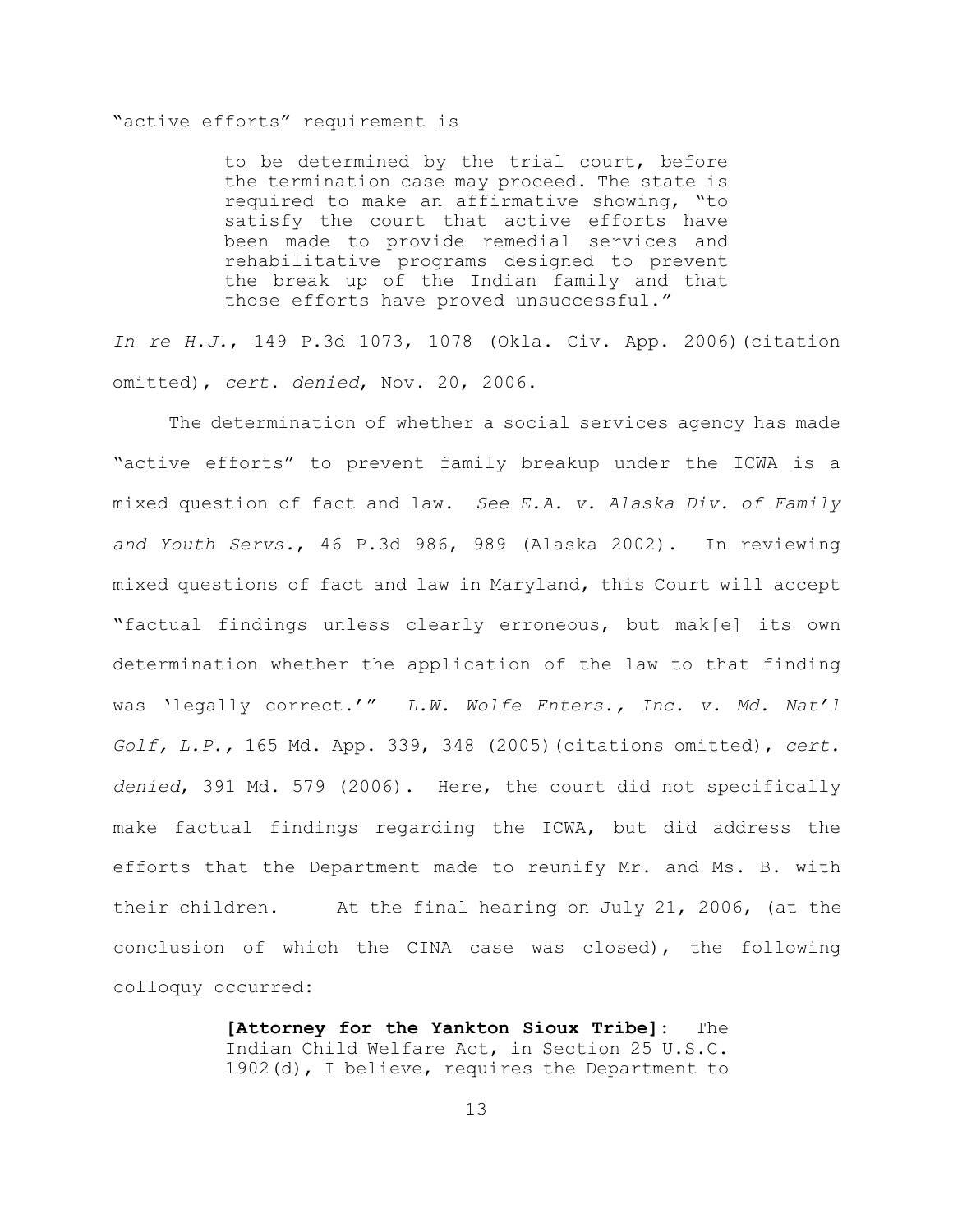make active efforts. The Adoption and Safe Families Act, which is another Federal Congressional Act, that does provide funding to states through Title IV(e), funding by the, through the Social Security Act, requires states primarily to make reasonable efforts; and that is what the Department has presented to you in its report regarding its "reasonable efforts."

However, the Indian Child Welfare Act does require active effort. Active efforts are recognized by federal law to be applicable to native families, and active efforts require more than just the reasonable efforts that are alleged in the report by the Department.

I do note that on, I believe page 2, of the report, where there is, about halfway down, a section entitled "Reasonable Efforts to Achieve the Permanency Plan," that the Department is primarily engaged in monitoring of the placement, which is not actually a service to the parents, supervising the visitation between the parents and the children, and primarily providing a referral, referral to other sources, referral to parenting, referral to evaluations, referral to mental health treatment, et cetera. And referral is actually a passive activity, where a department tells parents this is where you can go, they hand them a card, it's someplace to go to, and says go do it. You've got this much time to get it done. That's not actually an active effort.

We do have a mother here who obviously has some issues that she has been dealing with, and the Tribe does believe that she has demonstrated some progress. It is true, and the Tribe also acknowledges, that Judge Algeo's finding of being relatively underwhelmed at the last hearing is correct. However, it does appear that even since that time, that the mother, at least– not to be confused with the father's situation – has made some additional progress that has been requested and ordered by the court.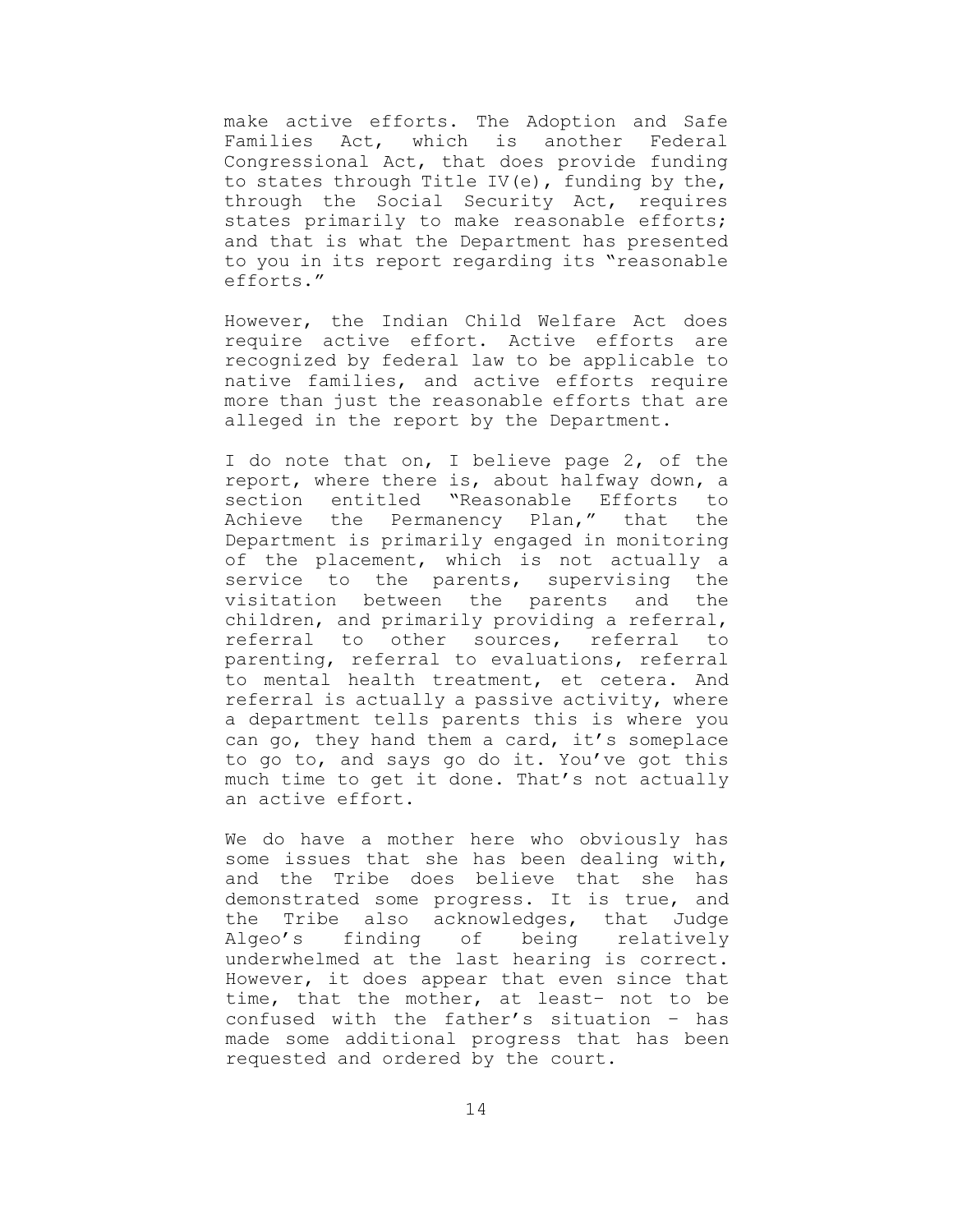The Tribe is also very concerned about the mother's apparent mental health condition. She does have a panic disorder, and this is recognized on page six of the Department's report. And there's also some illusion there where there is a - the Department is alluding to a communication it had with the mother, who is saying she is even afraid to leave the house on occasion. Well when you're doing a passive effort, go get this help, handing someone a card, for example, and a person has got a panic disorder, is on medication, has apparently some medical issues as well, and is afraid to leave the house, how, really truly, can a native mother get that done?

\* \* \* \*

Tribes typically come fairly late to these kinds of proceedings, just by the nature of how things go.

**THE COURT**: By nature of the fact that usually the parents have absolutely nothing to do with the Tribe, other than the fact that there's some type of lineal descendant. That's the reason. It's not like we have an active member in the Tribe that's in South Dakota, and is part of the Tribe, and happened to come in here and had a liaison with someone else and had a child. I mean, that's the reason the Tribe comes late to these proceedings. These women and fathers– in this particular case, as far as the County would know, would have no idea that they're part of the Tribe. I mean they're not active participants in the Tribe. And there's no indication their lifestyle indicates that she's part of the Tribe. I don't think she goes to tribal meetings, I don't think she's involved in any of these tribal celebrations you're talking about.

\* \* \* \*

**THE COURT:** I had this case before Judge Algeo, and if she's a very active member of the Tribe, that's news to me.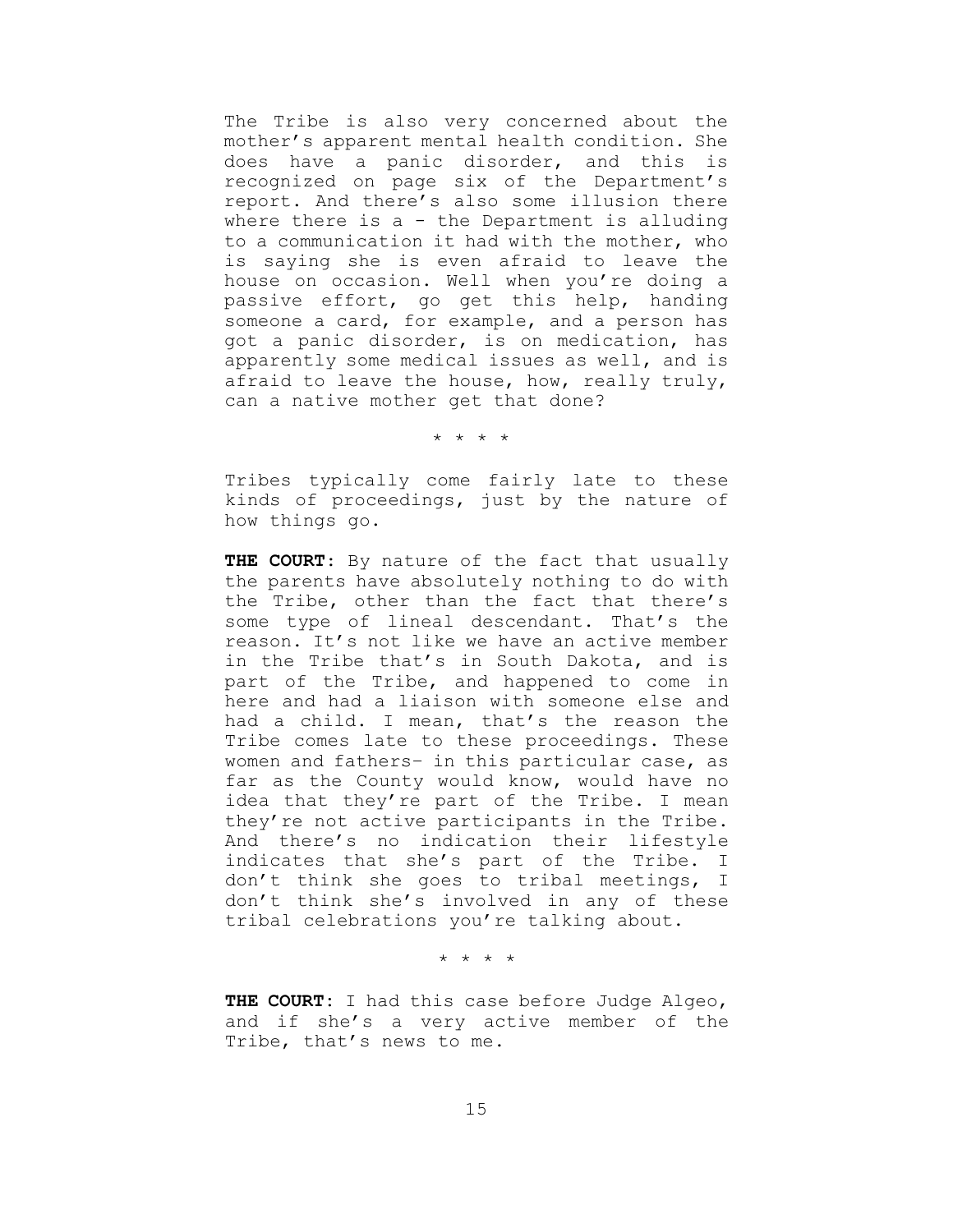**[Attorney for the Yankton Sioux Tribe]:** She's not required under federal law to–

**THE COURT:** I didn't say that she was.

**[Attorney for the Yankton Sioux Tribe]:** – be an active member of the Tribe.

**THE COURT:** I'm just indicating that how would we know? I could be a member of, say the Boy Scouts, but if I didn't tell anybody, no one would know.

**[Attorney for the Yankton Sioux Tribe]**: Right. The Indian Child Welfare Act imposes an affirmative duty on departments of social services of the different states to investigate, and to find out whether or not –

**THE COURT:** Right.

\* \* \* \*

**THE COURT**: Have they been out there? Is there anyone there that's had visitation with them? What's the Tribe going to do with them, other than come in here and say you didn't do everything you were supposed to do?

**[Attorney for the Yankton Sioux Tribe]**: One of the things that the Department needs to be doing and –

**THE COURT**: Forget the Department. They're doing everything wrong. What is the Tribe recommending be – what is this great Tribe going to do for these children? That's what I want to know.

**[Attorney for the Yankton Sioux Tribe]**: I object to your language, sir.

**THE COURT:** Well I object to you objecting, because all I'm hearing is indictments of our system, ma'am.

**[Attorney for the Yankton Sioux Tribe]**: No.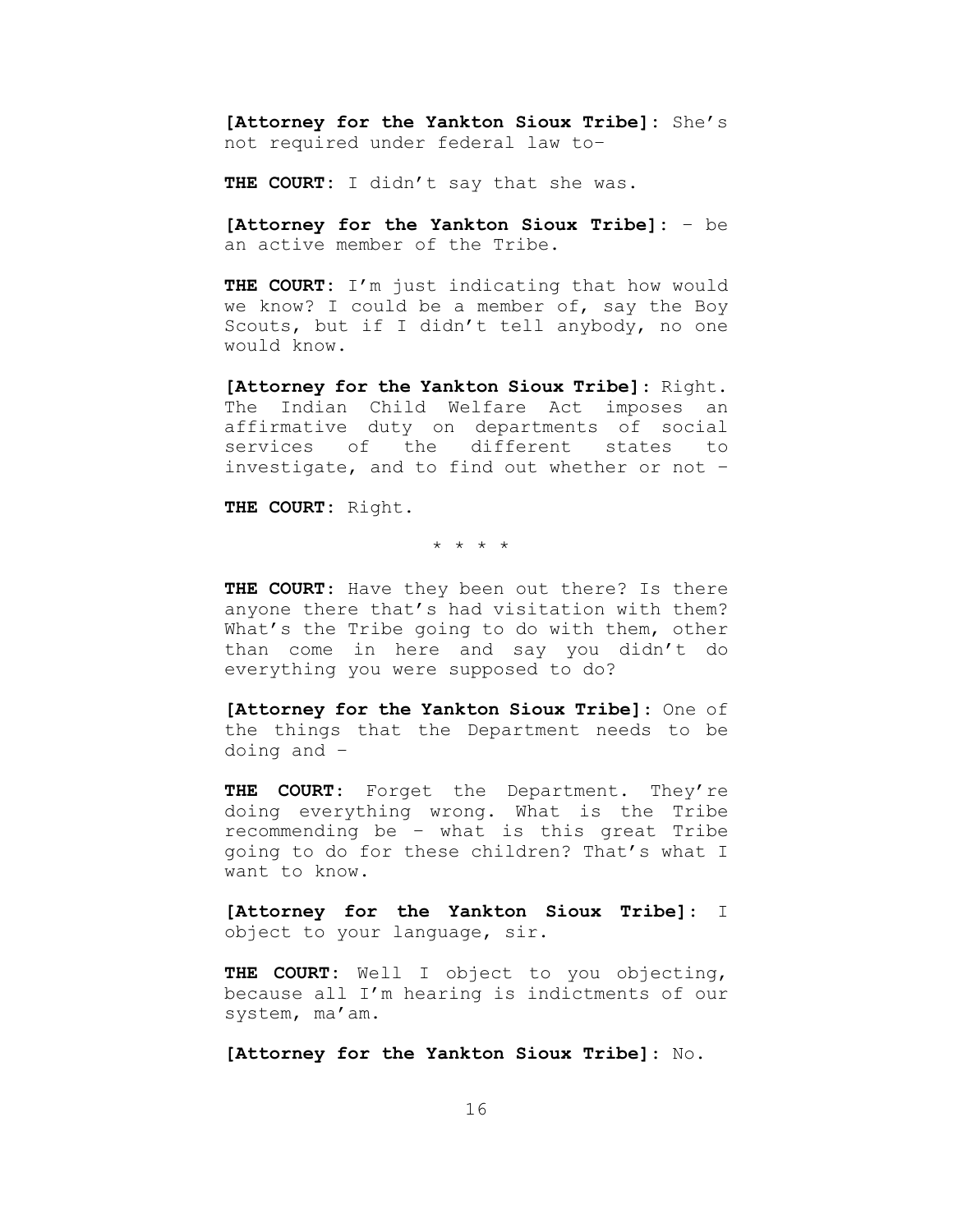**THE COURT**: Yes. You haven't said one positive thing. We haven't done one thing right, here in the state court, as far as you're concerned, or the Tribe is concerned.

What I'm saying is what is the Tribe doing for these children, now that they know there is a, that they're part of a tribe where there is a lineal connection? That's what I'm asking you? Because we're looking at the best interests of the children.

\* \* \* \*

**[Attorney for the Yankton Sioux Tribe]**: That's why I'm here today. And so the Tribe is specifically recommending that it be allowed to continue with discovery, to see more of what's happening in the file, to work with the Department of Social Services to do a relative search for relatives at the reservation, and to discuss with the aunt ways in which she can, and should, and must, under federal law, assist these children in maintaining contact with the Tribe.

Sir, there's a long history of tribes, tribal members relocating to urban areas for things like employment. It's my understanding that the mother in this case, who is a tribal member, did, in fact, relocate to this area, and was working with the Indian Health Service[.]

Rockville, Maryland is a center for, a federal center for Indian health issues, and apparently that's why the mother is here. Tribes and tribal members are not limited in their rights, in regards to have to, just stay home, to be, to have and exercise your rights. We go all over the place, and rights follow us because we are citizens of our tribal nations. The–

**THE COURT**: So you want a relative search, that these children may have relatives within the Tribe?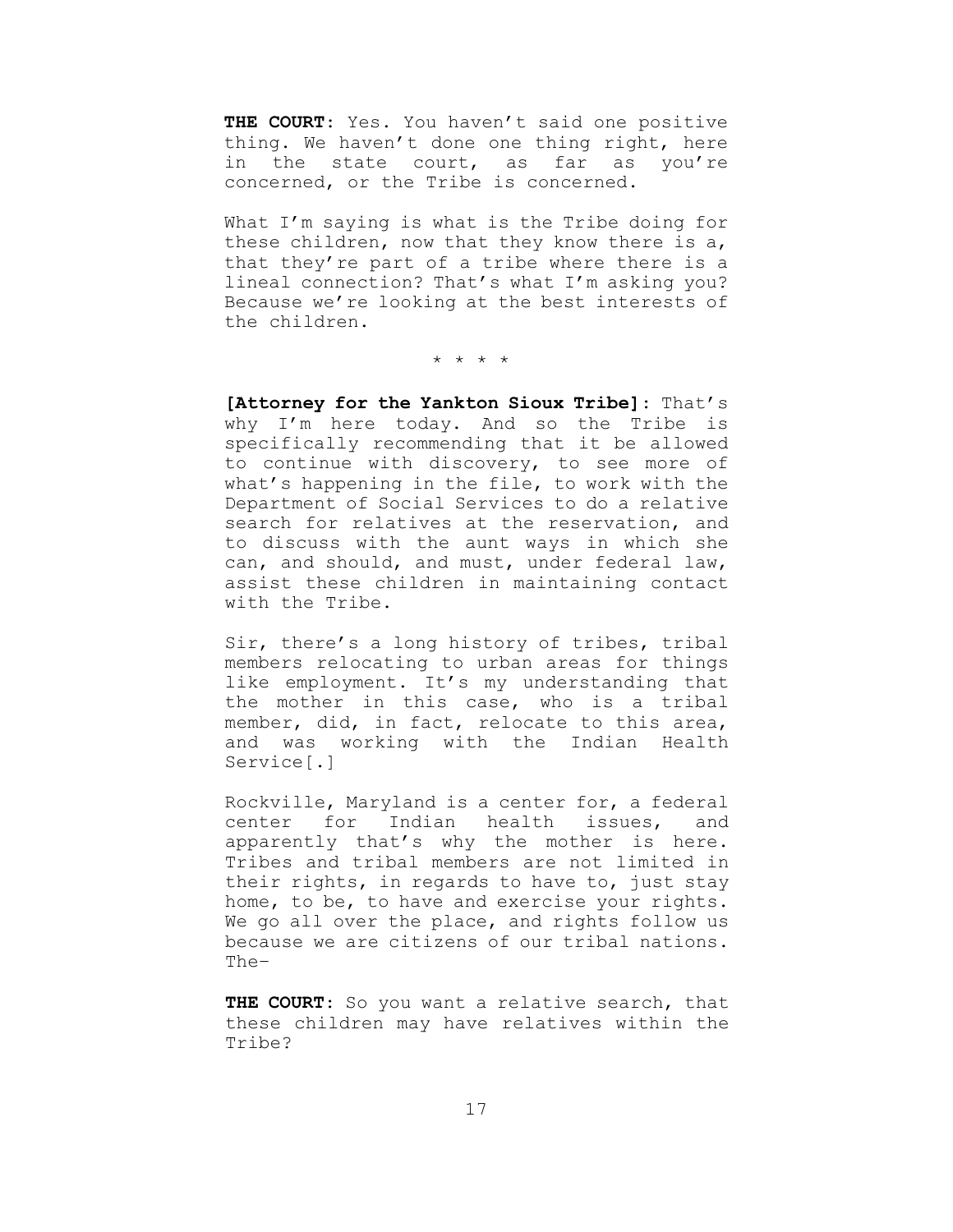**[Attorney for the Yankton Sioux Tribe]**: Yes.

\* \* \* \*

**THE COURT:** And what I'm telling you is I'd be happy to look at other possibilities, but I only have basically two choices. People are asking me now to close the case and leave the children with their aunt; or keep the case open and leave the children with their aunt.

I mean, those are the only things that anyone is asking me for, would you agree? You're saying keep it open because I haven't had, completed discovery, which I don't know exactly where that's going to take us. And you're saying keep it open, because the County hasn't provided themselves, they don't have the internal programs at their offices to deal with the mother and father's problem, and, number three, the County hasn't done a sufficient relative search within the Tribe. So I'm trying to address those three issues.

Number one, I don't fault the County for not finding a relative. It sounds that they, the Tribe has been on notice, the County has looked into that and there is no one that's come forward saying, I am a Tribe relative of this child and I'd like to be part of this child's life. More importantly, even if someone is out there, they've obviously had no contact with these two children, which is significant.

Number two, the discovery that you would get, I don't know what that would lead to with respect to assisting the children at this point in their placement. Their files are pretty open. You have everything the other attorneys would have.

The court and counsel then continued, addressing the sufficiency of the Department's efforts in aiding the B. family:

> **THE COURT**: And as far as the County not being able to provide the service themselves, but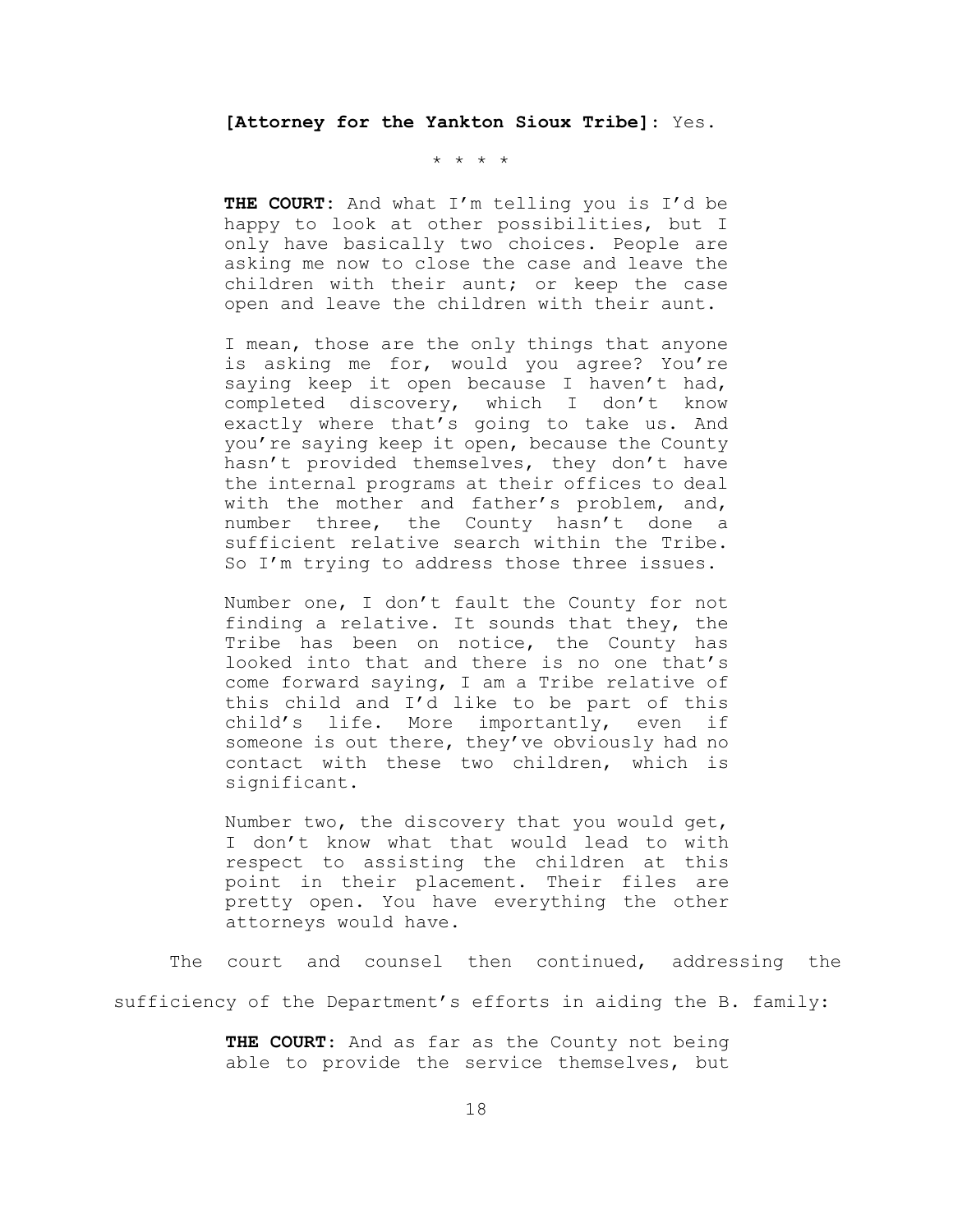directing it, that's for the legislature because they don't, it's not like they have the psychiatrist on call in their building and they're purposely telling mom to go somewhere else. This is the way that they operate. They provide the services, they let them know where the programs are and then the parents either show up or they don't, or they get something out of it or they don't.

**[Attorney for the Tribe]: Well then if that's the case, then I think it's actually a matter that the Department is not complying with the Indian Child Welfare Act that requires active efforts.**

**THE COURT**: **Well, I guess it's question of–**

**[Attorney for the Tribe]: Now the Department –**

**THE COURT: –definition of active effort. I don't agree with your definition. I think you can be active. I think, for example, a school principal at an elementary school can be active in recommending to a parent that the child go see a child psychiatrist. I don't think the school has to have a psychiatrist, you know, on their staff, and that's still being active.**

**[Attorney for the Tribe]: Well, the school is not held to the IQUA [sic] standards. It's just in child custody proceedings in court.**

**THE COURT: Analogy. What I'm saying is they don't necessarily have to have the parenting program conducted by themselves-**

**[Attorney for the Tribe]: Well-**

**THE COURT: – if, in fact, they have a reputable one.**

**[Attorney for the Tribe]: It's a false analogy, I'm sorry, because the IQUA [sic] doesn't –**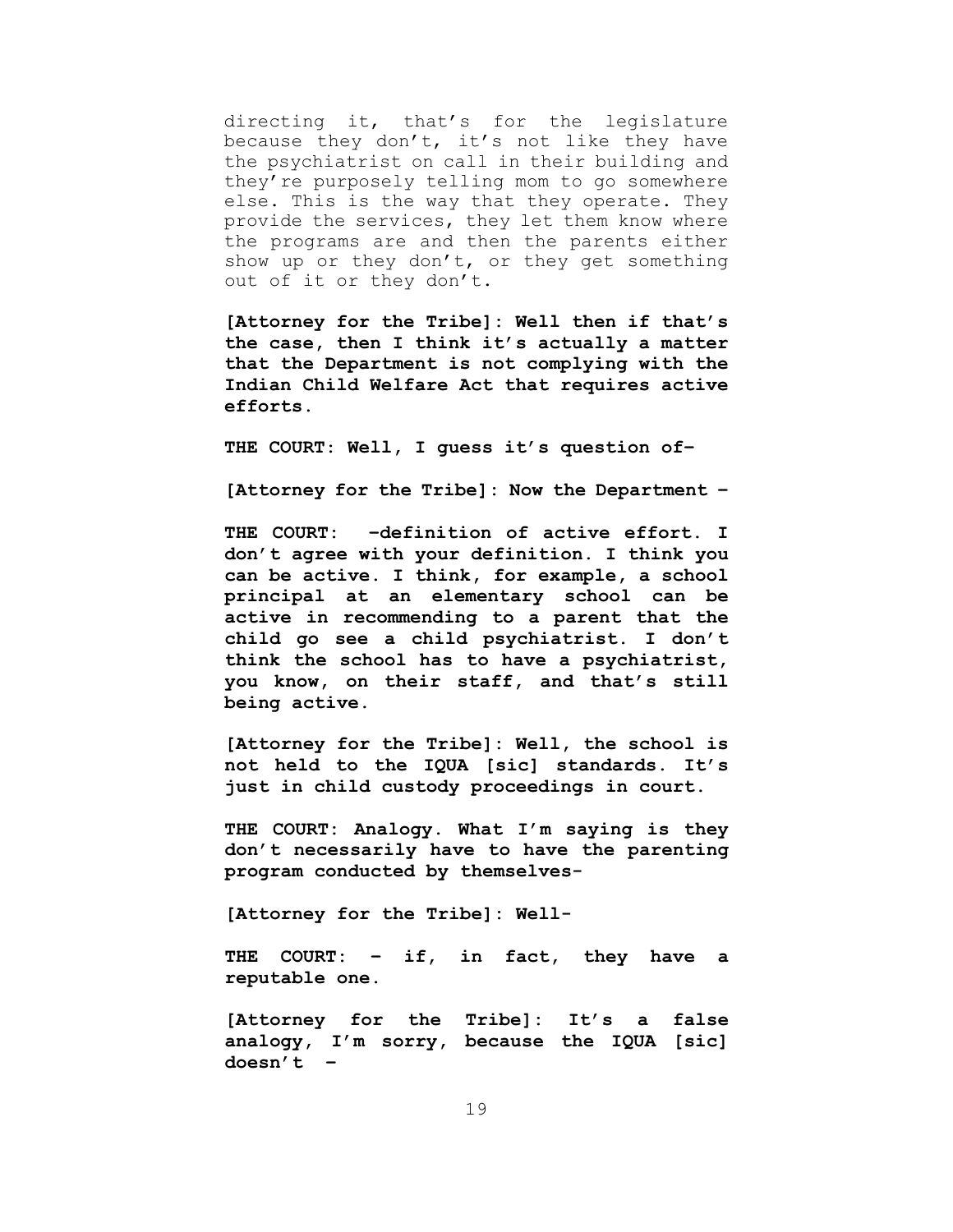**THE COURT: Well I disagree.**

**[Attorney for the Tribe]: IQUA [sic] doesn't apply to them.**

**THE COURT: All right. You may proceed.**

**[Attorney for the Tribe]**: One last thing I would like to bring up, in terms of the active efforts is, that it's my understanding that a benzodiazepine is essentially what Xanax is and Xanax is a –

**THE COURT**: I don't know and I'm not going to accept that unless-

**[Attorney for the Tribe]**: –prescription–

**THE COURT**: – do you have a psychiatrist or a pharmacist or someone else to testify? Because unless we have a medical person in here, I'm not accepting yours or anyone else's definition of those drugs. I just don't know. I don't think anyone is qualified here, unless you want to try and have somebody call you as a witness and qualify you. I just can't accept that. You know that. You're a lawyer.

**[Attorney for the Tribe]**: Sure. Well, and I was a mental health professional. I'm a licensed professional counselor in Miami.

**THE COURT**: Well you may qualify, but you have to give up your role as the advocate here then.

**[Attorney for the Tribe]**: Well my concern though, in terms of that, is that if a mother's prescribed medication, part of which shows up on a UA to make her dirty, and she's taking that medication for a mental health disorder that the Department recognizes exists, and she can't get treatment for that mental health disorder until she has clean urines, do you see what I'm saying, it's a whole conundrum about the panic disorder that I don't think has been adequately addressed.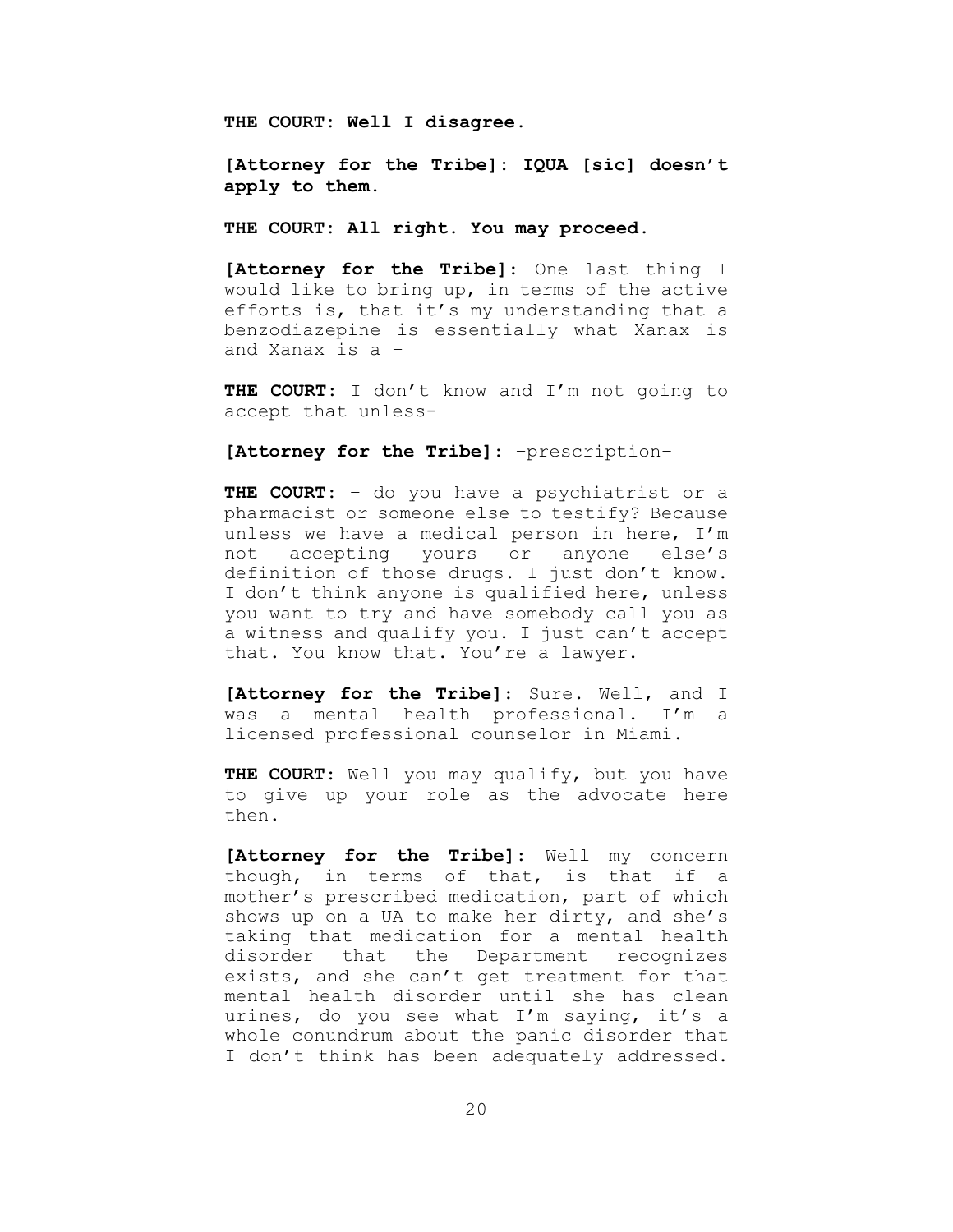(Emphasis added.)

The circuit court filed a written order, finding that "[r]easonable [e]fforts have been made by the Montgomery County Department of Health and Human Services (hereinafter the "Department") to achieve Reunification with the Child's parents as listed on page 2 of the Department's report dated July 12, 2006[.]" The court did not mention the ICWA in this written order. It attached the portion of the Department's report detailing the following reasonable efforts:

> 1. Monitor the children's placement with their aunt, Denise [P.]

> 2. Supervised visitation for Max and Nicole [B.] with their father.

> 3. Supervised visitation for Max and Nicole [B.] with their mother.

> 4. Met with both parents to discuss their lack of progress towards reunification.

> 5. Met with both parents to discuss service agreements.

> 6. Referred John [B.] for substance abuse evaluation.

> 7. Referred John and Wendy [B.] for urinalysis.

8. Monitor urinalysis results.

9. Collaborated with the children's therapists at the Lourie Center.

10. Referred Wendy [B.] for parenting education on June 7, 2006.

11. Referred Wendy [B.] for parenting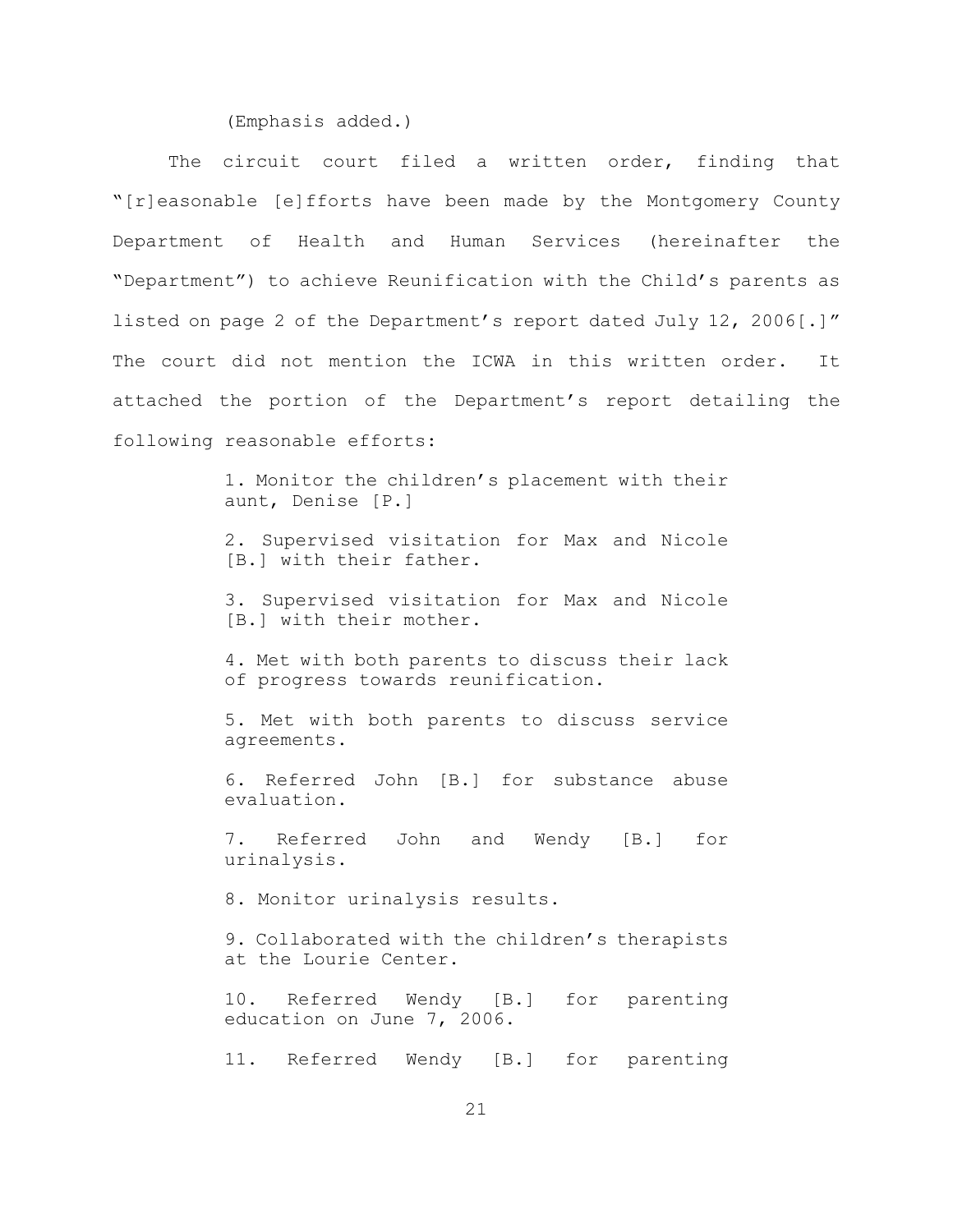education with Julia Abaijan-Kirvan.

12. Referred John [B.] for parenting education with Patricia Ferreira.

13. Referred John [B.] to Axcess for mental health treatment.

14. Referred Wendy [B.] to Axcess for mental health treatment.

15. Conducted home visit with Wendy [B.].

## **The Difference Between "Reasonable Efforts" And "Active Efforts"**

The Department was required by Maryland statute to conduct reasonable efforts for reunification. *See* Md. Code (1984, 2006 Repl. Vol.), § 5-525(d) of the Family Law Article (FL). Additionally, in 1998, Maryland implemented the federal Adoption and Safe Families Act (hereinafter "ASFA"). *See In re Karl H.*, 394 Md. 402, 419 (2006). As the Court of Appeals explained,

> Generally, the Act is designed to promote the adoption of children in foster care. To that end, the Act provides that a child's health and safety are paramount in determining whether reasonable efforts to preserve the family had been undertaken. In addition, the Act makes it easier to remove a child from [an] abusive family and speed up the adoption process.

> Specifically, as to the provision that pertains to concurrent permanency plans, the Act essentially shortens the period for reunification, because the "Act usher[s] in a requirement of concurrent planning under which the government must simultaneously provide parents assistance to reunify with their children and to prepare for permanent placement for dependent children should reunification fail."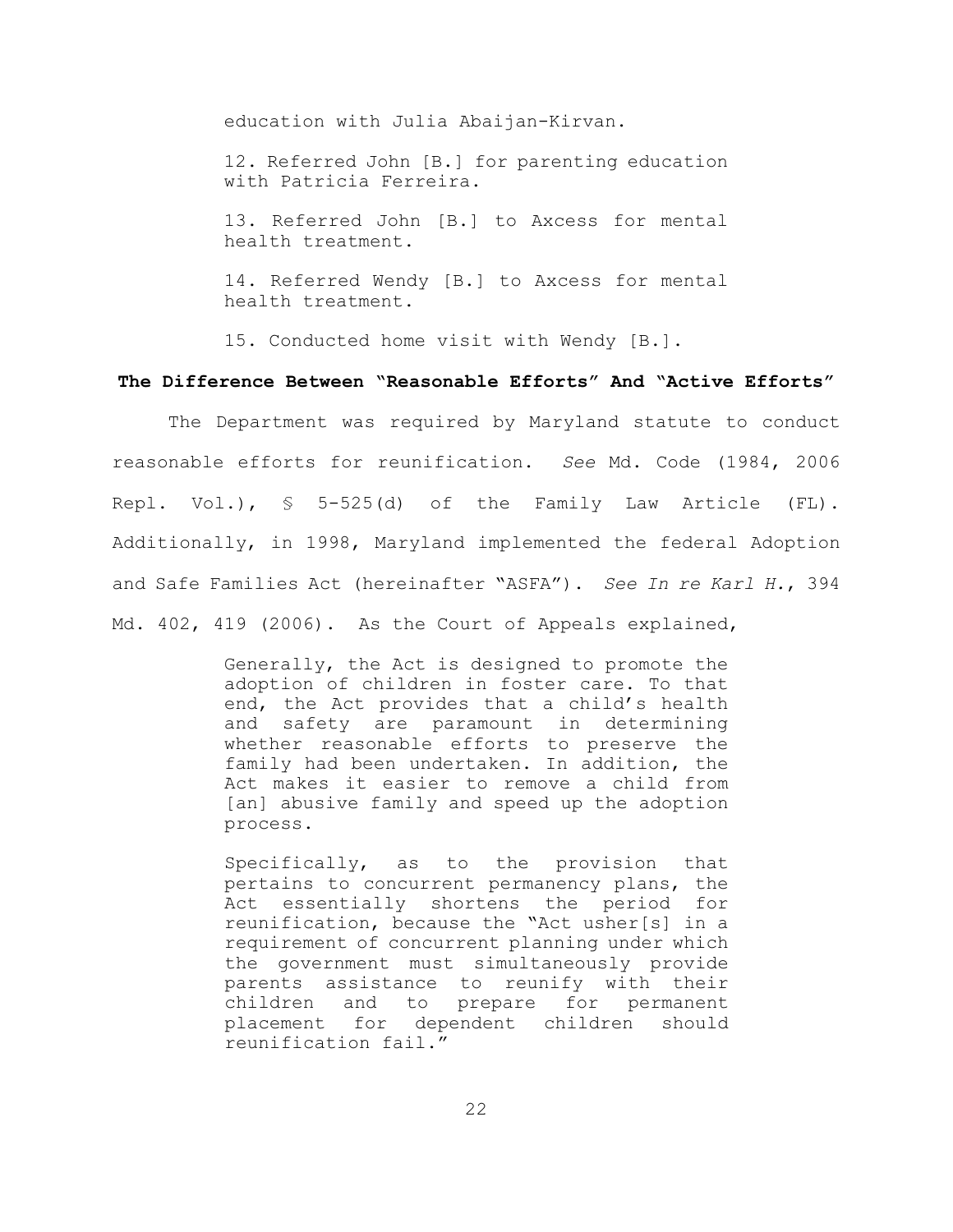*Id*. at 421 n.15 (citation omitted).

Mr. and Ms. B. now argue that "reasonable efforts" were insufficient, and the court erred in closing the children's CINA case when no showing was made to satisfy "active efforts" under the ICWA. The ICWA does not define "active efforts," and no case law in Maryland has previously addressed this issue. The Supreme Court of South Dakota discussed the differences between the ICWA and the ASFA:

> ICWA differs from ASFA in its means of promoting Indian children's best interests. ICWA ensures the best interests of Indian children by maintaining their familial, tribal, and cultural ties. It seeks to prevent capricious severance of those ties, whereas ASFA identifies permanency as a major consideration in promoting the best interests of children. A further distinction between the two acts . . . . is the requirement in ICWA that state agencies make "active" efforts to provide services aimed at the prevention of a family breakup. ICWA provides no exception to this mandate. On the other hand, in an attempt to assist states in increasing the speed with which children might achieve the desired goal of permanency . . . . ASFA relieves states from making merely perfunctory remedial efforts in cases where a court has found that the parent has subjected the child to aggravated circumstances of abuse or neglect.

*South Dakota ex rel. J.S.B., Jr.*, 691 N.W.2d 611, 617 (S.D. 2005).

 The South Dakota court concluded that the ASFA does not override the ICWA:

> If it is perhaps open to question whether our Legislature understood the terms "reasonable efforts" and "active efforts" to be interchangeable, we do not think Congress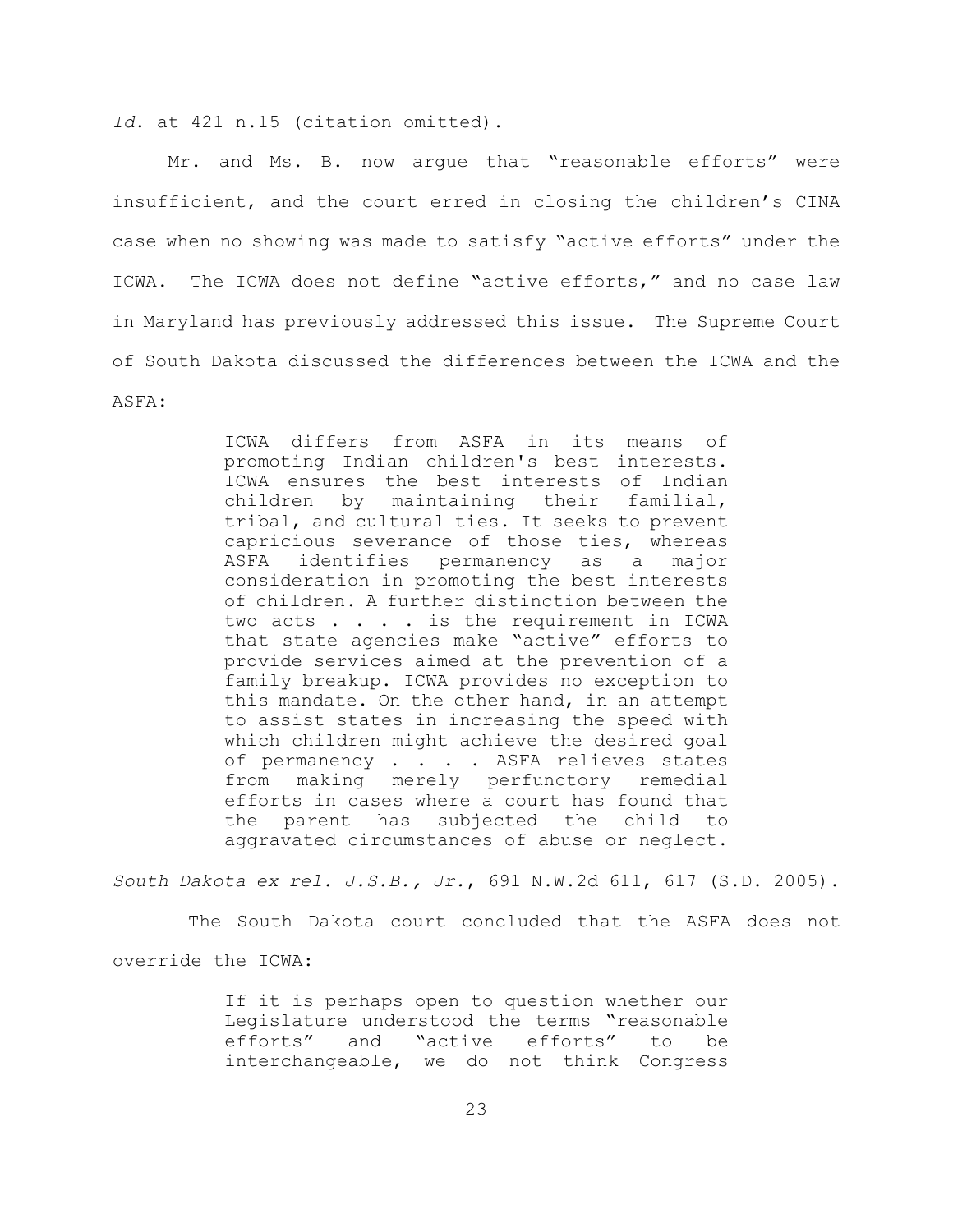intended that ASFA's "aggravated circumstances" should undo the State's burden of providing "active efforts" under ICWA. Three rules of statutory construction dictate otherwise. First, ICWA clearly offers no exception to its requirement of "active efforts." And ASFA does not mention ICWA, much less state that its exceptions to "reasonable efforts" should apply to ICWA's "active efforts." In fact, no provision in ASFA specifically purports to modify ICWA. It would seem illogical that ASFA would implicitly leave unchanged certain ICWA provisions, like notice to tribes, intervention, and transfer to tribal courts, while modifying others.

Second, the rules of statutory construction require that the more specific statute controls. As between the two acts, ICWA is the more specific. ICWA deals with a discrete segment of our population, Native American families, who Congress found were best served by maintaining their relationships with their tribes and extended families[.]

\* \* \* \*

Third, when interpreting a statute pertaining to Indians, the United States Supreme Court has stated, "statutes are to be construed liberally in favor of the Indians, with ambiguous provisions interpreted to their benefit...." As Congress found when it enacted ICWA, it is to the benefit of Indian children to remain within their families and only after "active efforts" to reunite those families have proven unsuccessful should the children be removed.

Id. at 619 (citations and footnote omitted).<sup>4</sup>

<sup>4</sup>In *South Dakota ex rel. J.S.B., Jr.*, 691 N.W. 2d 611, 620 (S.D. 2005), the Supreme Court of South Dakota did not remand the case to the lower court for findings of fact regarding "active efforts," because South Dakota appellate courts examine mixed questions of fact and law *de novo*. We review mixed questions of (continued...)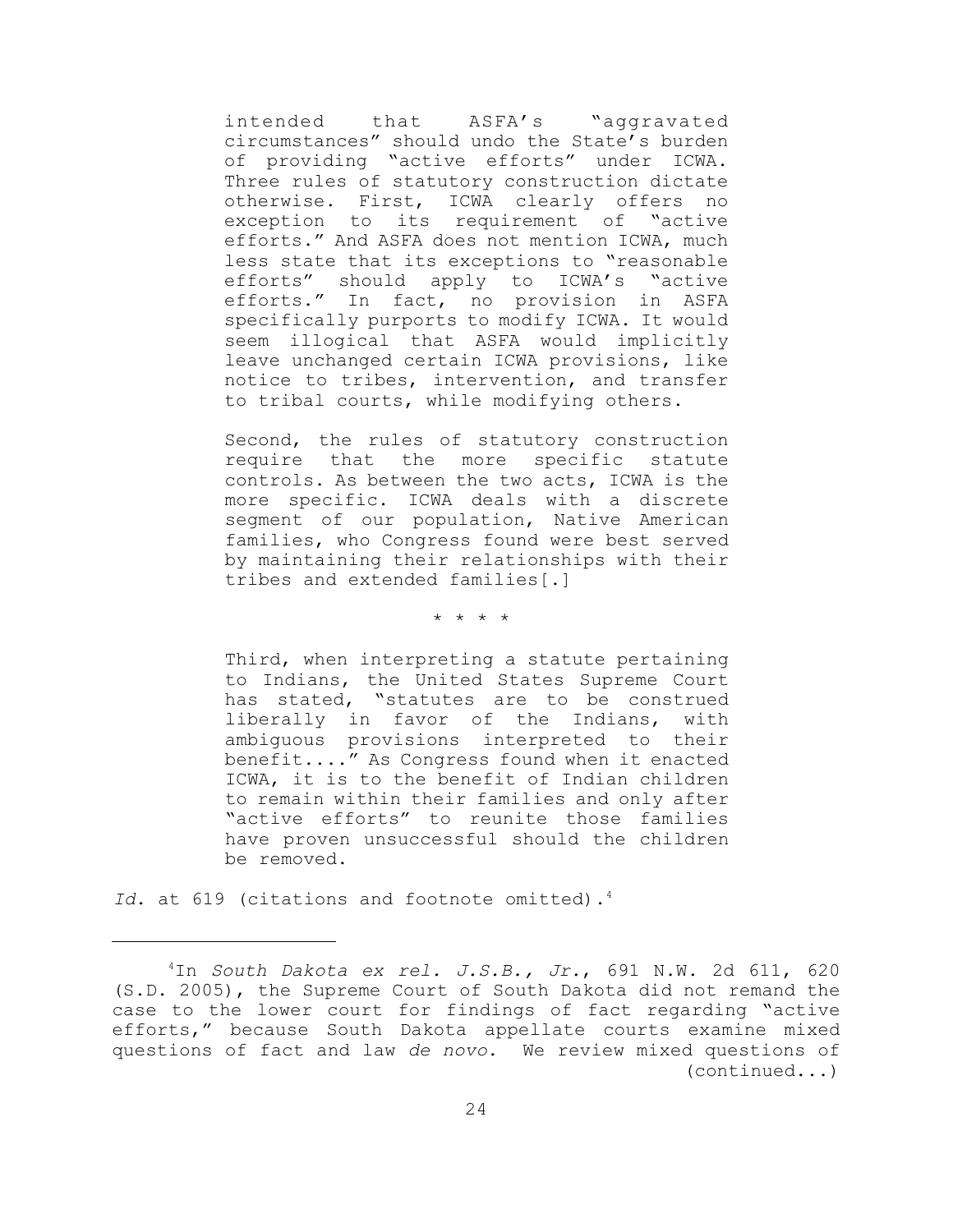Definitions of "active efforts" under the federal statute vary by state, and what constitutes "active efforts" is usually fact specific. The majority of courts that have considered the "active efforts" requirement, however, have determined that it sets a higher standard for social services departments than the "reasonable efforts" required by state statutes. *See In re Welfare of Children of S.W.*, 727 N.W.2d 144, 150 (Minn. Ct. App. 2007), *review denied,* Mar. 28, 2007 (Minnesota Tribal/State Indian Child Welfare Agreement defines the term "active efforts" as "thorough, careful, and culturally appropriate efforts"); *Winston J. v. Alaska, Dept. of Health and Soc. Servs., Ofc. of Children's Servs.*, 134 P.3d 343, 347 n.18 (Alaska 2006)(stating that the ICWA's "active efforts" requirement is more demanding than the "reasonable efforts" required by the state statute); *In re Interest of Dakota L.*, 712 N.W.2d 583, 594 (Neb. Ct. App. 2006)(recognizing that the "active efforts" provision in the state's ICWA is "separate and distinct" from the "reasonable efforts" in the state statute); *In re A.N.*, 106 P.3d 556, 560 (Mont. 2005)(determining that "[t]he term active efforts, by definition, implies heightened responsibility compared to passive efforts. Giving the parent a treatment plan and waiting for him to complete it would constitute passive efforts").

<sup>(...</sup>continued) fact and law under a different standard. *See supra*, section II.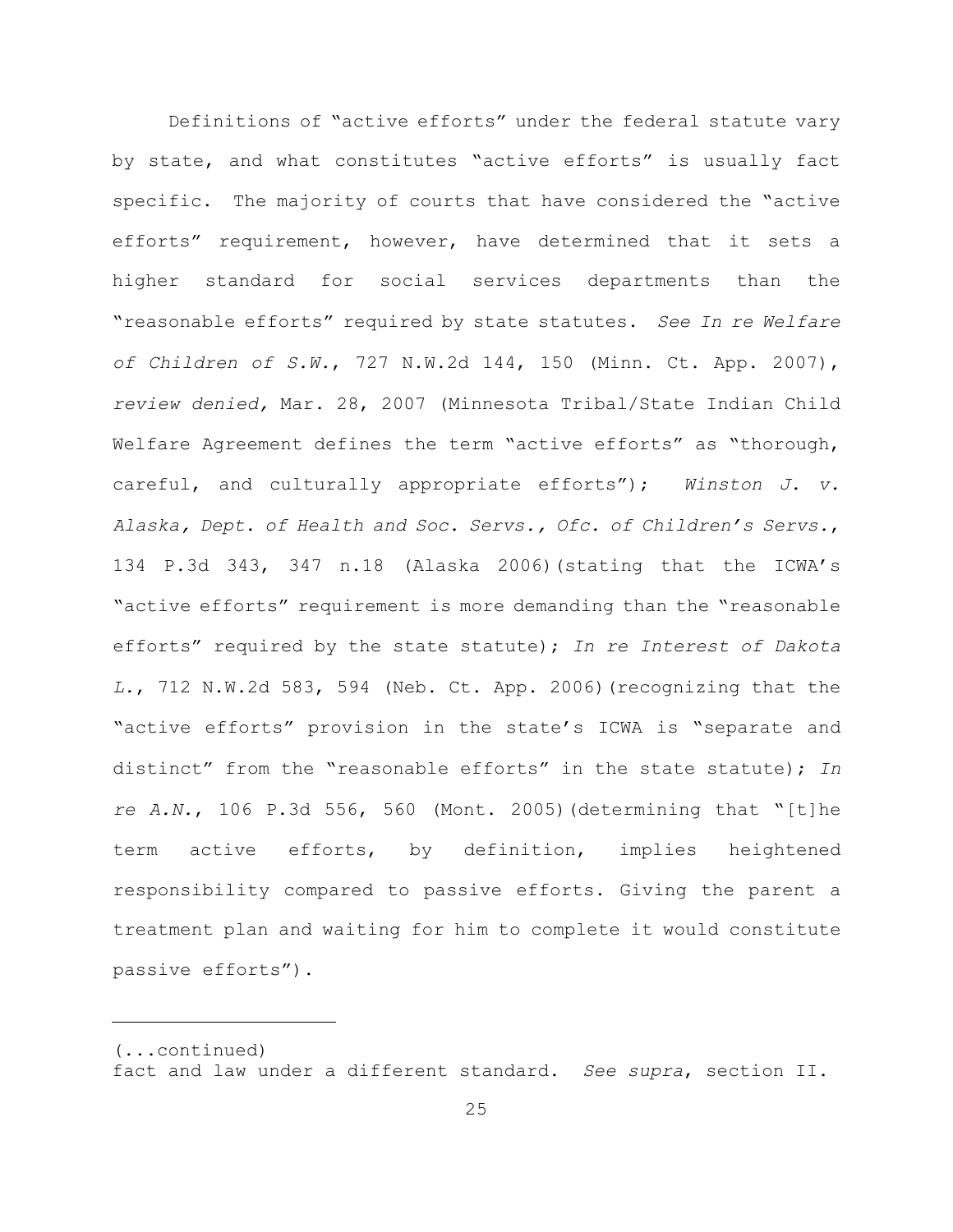We are persuaded that the cases cited in the previous paragraph properly interpreted the ICWA in holding that the "active efforts" standard requires more effort than a "reasonable efforts" standard does. We emphasize, however, that the requirement of "active efforts" does not require "futile efforts." In an ICWA case, the South Dakota Supreme Court affirmed a termination of parental rights, after several years of efforts by the Department:

> Under ICWA, DSS was bound by law to make "active efforts" to reunite J.S.B with his father, but it was not required to persist with **futile efforts**. Considering that DSS worked with the parents for several years, that J.S.B had been removed from their custody three times because of substance abuse related neglect, that the child has been in foster care for much of his life, and that both parents continued their debilitating substance abuse, termination of parental rights was the least restrictive alternative available and in the best interests of J.S.B.

*South Dakota ex rel. J.S.B., Jr.*, 691 N.W.2d at 621 (citation omitted and emphasis added).<sup>5</sup> In contrast, here, the B. children

(continued...)

<sup>5</sup>*In re A.N.,* 106 P. 3d 556, 561 (Mont. 2005), is another case in which the court held that more active efforts were futile, stating:

<sup>[</sup>The Department] held two family group decision-making meetings and the Department paid for Father's sex-offender evaluation. Although [the Department] arranged a good-bye visit before the children moved to North Dakota to live with relatives for a while, Father failed to appear. Between December 2002 and September 2003, Father disappeared except for one visit [with the Department] to try to talk to his children.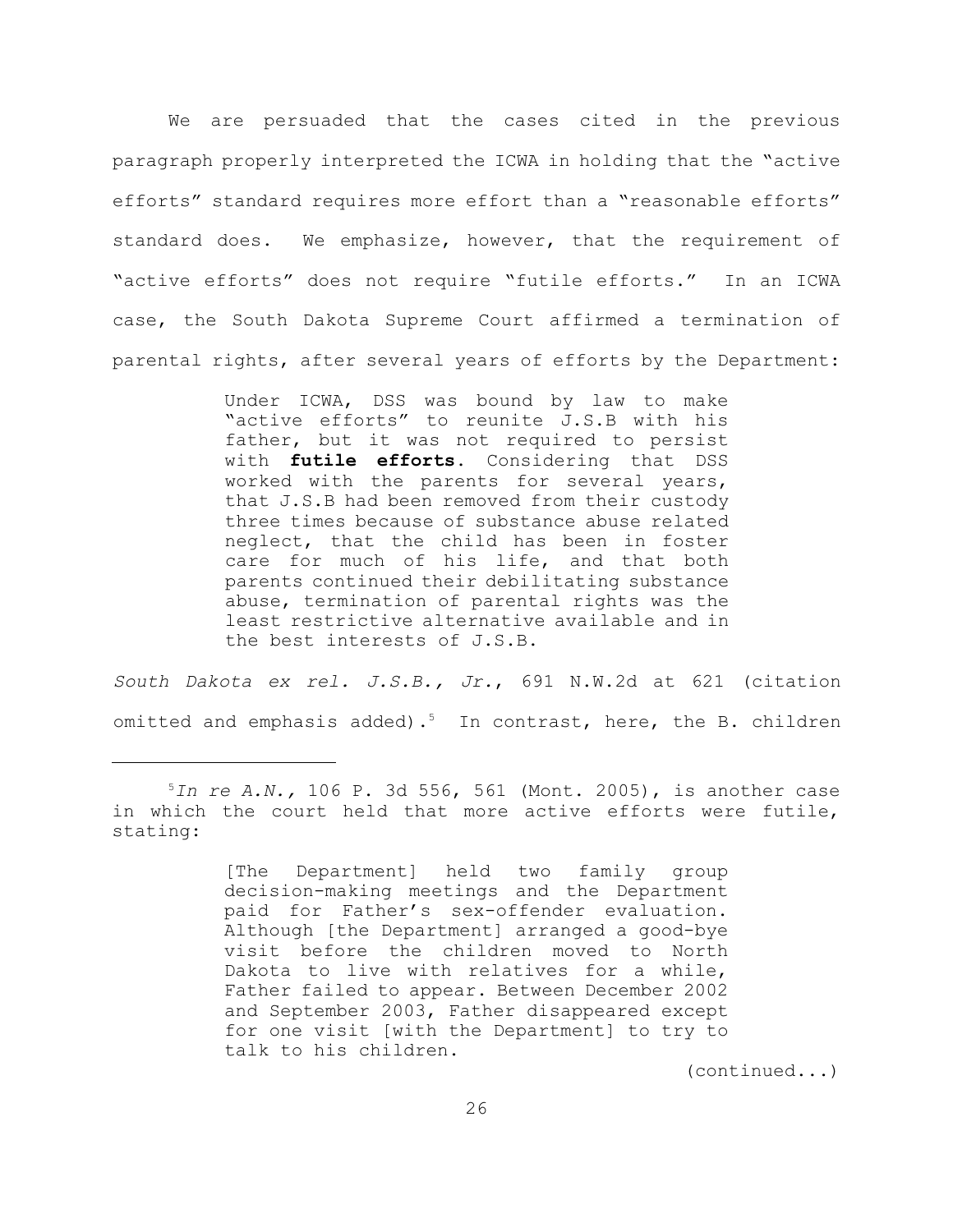were only removed once, and the Department's permanency plan was changed from reunification with the parents to custody with another relative after only 6 months of Department intervention.

Moreover, there were alleged reasons why the B.'s could not participate in the programs recommended by the Department. Ms. B. testified that she could not attend the recommended "Another Way" methadone treatment program because she could not afford \$300 a month, the cost of the program. Not only did Ms. B. have a panic disorder, but the testimony revealed that Mr. B. suffers from bipolar disorder.The B.'s could not receive the necessary mental health evaluations because, under the Department's policy, mental health treatment was not offered until parents conquered their substance addictions. In this case, we think that it was necessary for the Court to consider if the Department sufficiently addressed the B.'s mental disorders in deciding what "active efforts" were required. On remand, the court may wish to consider Ms. B.'s testimony that she enrolled in an abused persons program, attended AA meetings, participated in an Indian Education program with her children, and successfully attended an in-patient drug treatment

<sup>(...</sup>continued)

With Father so completely unavailable, [the Department] could not have been more active. Father left her no phone number and no address and moved between multiple residences. The Department's efforts were as active as possible.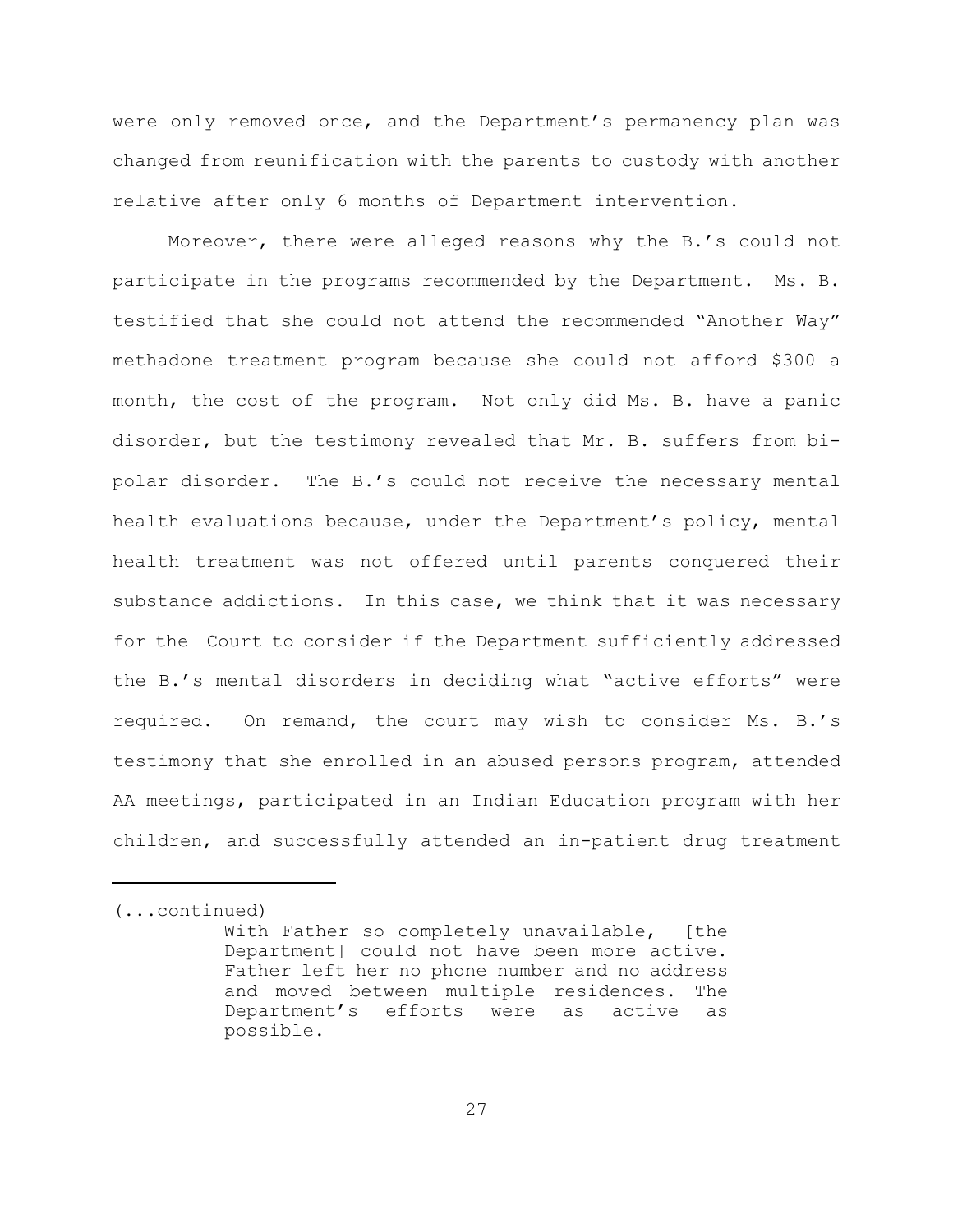program.

We do not know exactly what additional services the Department could have provided. It may have been able to identify funds to help pay for the "Another Way" methadone treatment, or offer other assistance to Ms. B. to deal with her substance abuse problem. Quite possibly, the "active efforts" standard, under these circumstances, would require the Department to do more than just recommend a program. The "active efforts" standard may also have required that the Department facilitate Ms. B.'s visitations with her children, which she said she could not make because she "was hiding" in her house, possibly due to her panic disorder, by having a social worker accompany her when she leaves her home for the visits.

Whether additional steps are required will depend not only on the particular facts of the case, but on what resources the Department has, a matter not addressed in this record. $6$  The burden

 $6$ Interestingly, the circuit court at one point suggested that the Department find financial support for Mr. B.'s mental health treatment. The court stated, "I'll order that he participate in mental health treatment, including medication management if he is financially able to, or if the Department arranges, is in a position to arrange the treatment that he can afford, or that he will not have to pay for."

But, the Department apparently never did so. At the April permanency hearing, the Department was asked what it had done to "arrange affordable treatment," and the caseworker said "I gave him the application for the pharmacy assistance program, and I encouraged him to get involved in substance abuse treatment so that we could further assist him in reaching the mental health treatment (continued...)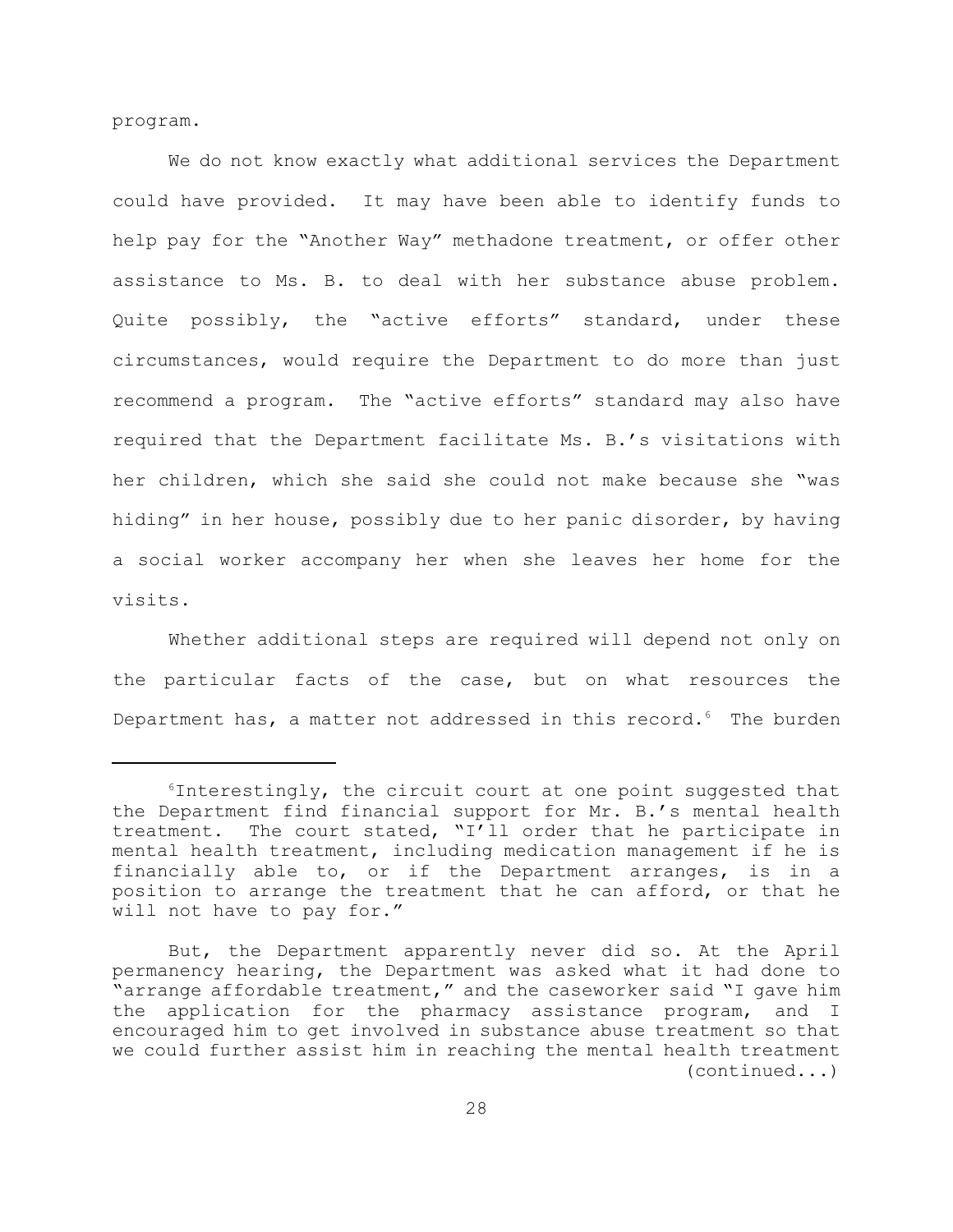is on the Department to demonstrate that a lack of resources prevented it from making more active efforts on her behalf. *See* 25 U.S.C. § 1912(d).

In relation to the "active efforts" standard, the circuit court said only that:

> I guess it's a question of -– definition of active effort. I don't agree with your definition. I think you can be active. I think, for example, a school principal at an elementary school can be active in recommending to a parent that the child go see a child psychiatrist. I don't think the school has to have a psychiatrist, you know, on their staff, and that's still being active.

Indeed, the circuit court appeared to equate the "active efforts" standard with a "reasonable efforts" standard.

We think the Supreme Court of Alaska's explanation of what constitutes "active efforts" better reflects the legislative purpose of the ICWA.

> [W]e cited the distinction between "active efforts" and "passive efforts" drawn by Craig J. Dorsay, *The Indian Child Welfare Act and Laws Affecting Indian Juveniles Manual* 157-58 (1984). According to Dorsay, passive efforts entail merely drawing up a reunification plan and requiring the "client" to use "his or her own resources to[ ] bring [ ] it to fruition." Dorsay at 157-58. Active efforts, on the other hand, include "tak[ing] the client through the steps of the plan rather than requiring the plan be performed on its own." *Id*.

*A.M. v. Alaska*, 945 P.2d 296, 306 (Alaska 1997).

<sup>(...</sup>continued) goals."